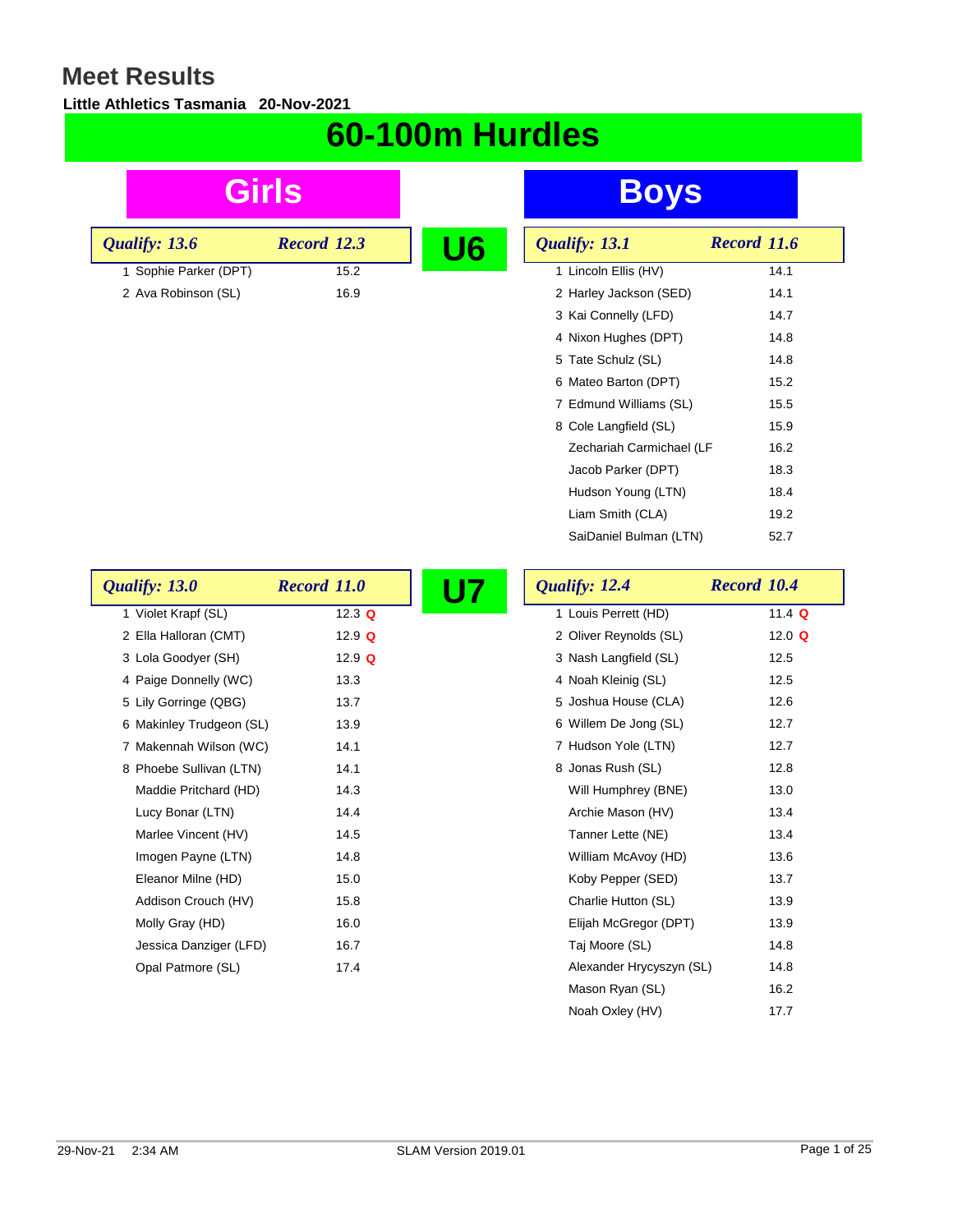### **Little Athletics Tasmania 20-Nov-2021**

# **60-100m Hurdles**

| Qualify: 13.8            | Record 11.6 |  |
|--------------------------|-------------|--|
| 1 Frankie Finch (SL)     | 13.2 $Q$    |  |
| 2 Elke Dicker (BNE)      | 13.5 $Q$    |  |
| 3 Mila Pfeiffer (SL)     | 14.1        |  |
| 4 Gemma Richardson (SL)  | 14.2        |  |
| 5 London Trotter (LFD)   | 14.6        |  |
| 6 Abigail Hrycyszyn (SL) | 15.1        |  |
| 7 Elsie Woodward (HV)    | 15.6        |  |
| 8 Bianca Sugiarto (HV)   | 15.9        |  |
| Evie Case (SL)           | 16.3        |  |
| Bella McCullagh (LFD)    | 16.7        |  |
| Ellie Bonar (LTN)        | 16.9        |  |
| Amelia Bessell (SL)      | 17.4        |  |
| Rhianne Hughes (WC)      | 19.9        |  |
| Gabbi Donnelly (WC)      | 21.3        |  |

| U8 | Qualify: 13.0             | Record 11.0 |
|----|---------------------------|-------------|
|    | 1 Patrick Hateley (LFD)   | 13.3        |
|    | 2 Harry Halloran (CMT)    | 13.3        |
|    | 3 Joshua Carmichael (LFD) | 13.5        |
|    | 4 Jayden Slater (NE)      | 13.7        |
|    | 5 Michael Smith (CLA)     | 13.9        |
|    | 6 Noah Jackson (SED)      | 14.2        |
|    | 7 Arthur Cooney (SL)      | 14.3        |
|    | 8 Spencer Nelson (HD)     | 15.3        |
|    | Elijah Carmichael (LFD)   | 15.9        |
|    | Lucas Barrett (SL)        | 16.9        |
|    | Flynn Young (LTN)         | 17.4        |
|    | Harry Ward (WC)           | 17.7        |

| Qualify: 13.2          | Record 10.6 | U9 | Qualify: 12.5          | Record 10.1 |
|------------------------|-------------|----|------------------------|-------------|
| 1 Belle Batten (SL)    | 11.8 $Q$    |    | 1 Beau Schulz (SL)     | 11.8 $Q$    |
| 2 Eadie Tucker (SL)    | 11.9 $Q$    |    | 2 Lachlan Kleinig (SL) | 12.0 $Q$    |
| 3 Maia Barritt (SL)    | 12.4 $Q$    |    | 3 Lachlan House (CLA)  | 12.3 $Q$    |
| 4 Hunter Howard (SL)   | 12.6 $Q$    |    | 4 Bente Diallo (SL)    | 12.6        |
| 5 Aria Ellis (HV)      | 12.7 $Q$    |    | 5 Harry Mason (WC)     | 12.9        |
| 6 Chloe Annis (SL)     | 12.8 $Q$    |    | 6 Braxton Peden (DPT)  | 13.1        |
| 7 Maddison Innes (BNE) | 12.8 $Q$    |    | 7 Hudson O'Connor (SL) | 13.5        |
| 8 Madeline French (SL) | 13.3        |    | 8 Percy Tabe (SL)      | 13.7        |
| Ivy Furfaro (LTN)      | 13.6        |    | Eli Brown (WC)         | 13.9        |
| Frankie Gorringe (QBG) | 13.9        |    | Louis Sulman (SED)     | 14.0        |
| Jaide Flood (LFD)      | 14.3        |    | Bentley Lette (NE)     | 14.1        |
| Isla Direen (HV)       | 14.4        |    | Max Henstridge (SL)    | 14.1        |
| Maya Humphrey (BNE)    | 14.8        |    | Davidson Wade (WC)     | 16.8        |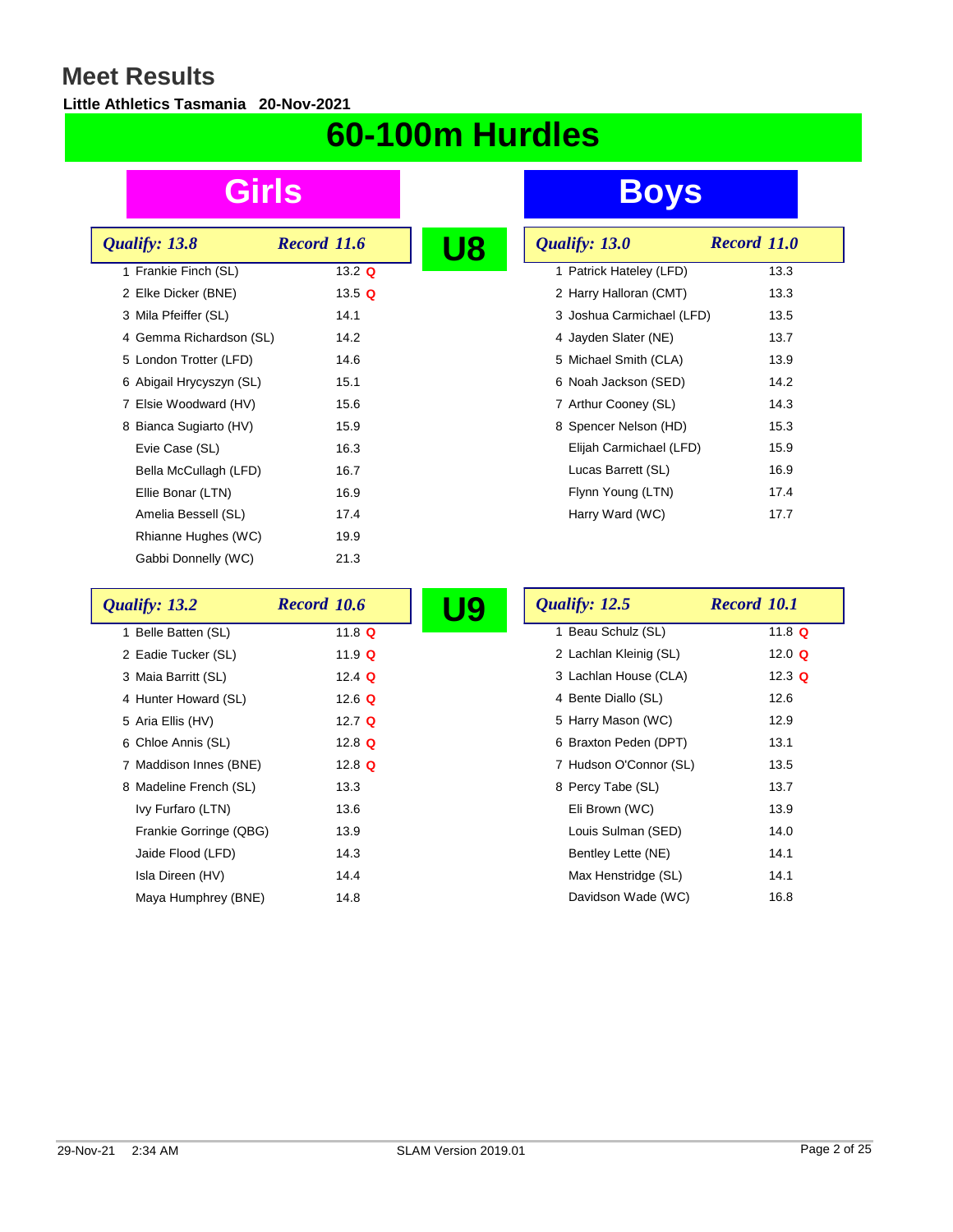#### **Little Athletics Tasmania 20-Nov-2021**

# **60-100m Hurdles**

| Qualify: 13.4             | Record 10.9 |  |
|---------------------------|-------------|--|
| 1 Erinn Smith (HV)        | 12.5 $Q$    |  |
| 2 Lucy Curran (DPT)       | 12.8 $Q$    |  |
| 3 Milla Finch (SL)        | 12.8 $Q$    |  |
| 4 Lucette Crombie (HD)    | 13.0 $Q$    |  |
| 5 Mahalia Brown (WC)      | 13.7        |  |
| 6 Charli-Rose Jarman (WC) | 13.8        |  |
| 7 Lola Sims (SL)          | 13.9        |  |
| 8 Giselle Andrews (LTN)   | 14.0        |  |
| Pippa Harmey (SL)         | 14.5        |  |
| Hanya Rush (SL)           | 14.6        |  |
| Lillian O'Toole (NE)      | 14.6        |  |
| Larnie Barrenger (SL)     | 14.6        |  |
| Zara Cearley (SL)         | 15.2        |  |
| Harriet McAvoy (HD)       | 15.4        |  |
| Taylor Sullivan (LTN)     | 15.8        |  |
| Adele Woodward (HV)       | 16.4        |  |
| Claudia Day (KGB)         | 17.4        |  |
| Annabelle Pritchard (HD)  | 17.5        |  |
| Bella Monson (BNE)        |             |  |

| U10 | Qualify: 12.6            | Record 10.3 |
|-----|--------------------------|-------------|
|     | 1 Sid Perrett (HD)       | 11.9 Q      |
|     | 2 Campbell Woodgate (SL) | 12.8        |
|     | 3 Toby Flanagan (SL)     | 12.8        |
|     | 4 Rupert Williams (SL)   | 13.0        |
|     | 5 Alfie Beaumont (SL)    | 13.4        |
|     | 6 Lucas Holton (SL)      | 13.5        |
|     | 7 Casey Pfeiffer (SL)    | 13.5        |
|     | 8 Rex Adams (LFD)        | 13.6        |
|     | Henry Kew (KGB)          | 14.0        |
|     | Sawyer Hart (SL)         | 14.2        |
|     | Jamie Danziger (LFD)     | 17.2        |
|     | Hudson Trudgeon (SL)     | 18.6        |

| <b>Qualify: 17.5</b>    | <b>Record 13.79</b> | U11 | Qualify: 16.5           | Record 13.7 |
|-------------------------|---------------------|-----|-------------------------|-------------|
| 1 Mia Gilmour (HD)      | 14.5 $Q$            |     | 1 Kade Barwick (SL)     | 14.3 $Q$    |
| 2 Bronte Krapf (SL)     | 14.6 $Q$            |     | 2 Lewis Thorpe (HV)     | 14.7 $Q$    |
| 3 Alexis Harmey (SL)    | 15.0 $Q$            |     | 3 Flynn McPhail (QBG)   | 16.4 $Q$    |
| 4 Milla Gorringe (QBG)  | 16.4 $Q$            |     | 4 Ethan Corkery (SL)    | 16.4 $Q$    |
| 5 Alexandra French (SL) | 16.7 $Q$            |     | 5 Geordie Oakford (HV)  | 16.7        |
| 6 Lucia Calnan (LTN)    | 17.0 $Q$            |     | 6 Eddie Richardson (SL) | 16.9        |
| 7 Amelia Watson (CLA)   | 17.1 $Q$            |     | 7 Harry Taylor (SL)     | 17.0        |
| 8 Rori Barwick (SL)     | 17.2 $Q$            |     | 8 Charlie Arnold (HD)   | 17.5        |
| Halo Schulz (SL)        | 17.3 $Q$            |     | Henry Reid (QBG)        | 18.1        |
| Asha Murgatroyd (KGB)   | 18.3                |     | Oliver McAdie (KGB)     | 18.5        |
| Georgia Lange (KGB)     | 18.6                |     | Cameron Bodnar (BNE)    | 18.6        |
| Nancy Tucker (SL)       | 18.9                |     | Elijah Payne (LTN)      | 19.5        |
| Bella Flood (LFD)       | 19.0                |     | Will Stephens (WC)      | 19.6        |
| Sophie Bartlett (LTN)   | 20.9                |     | Eli Patmore (SL)        | 19.6        |
|                         |                     |     | Max Tabe (SL)           | 20.6        |
|                         |                     |     | Tevell Wade (WC)        | 21.0        |
|                         |                     |     | Blake Oakley (ED)       | 23.2        |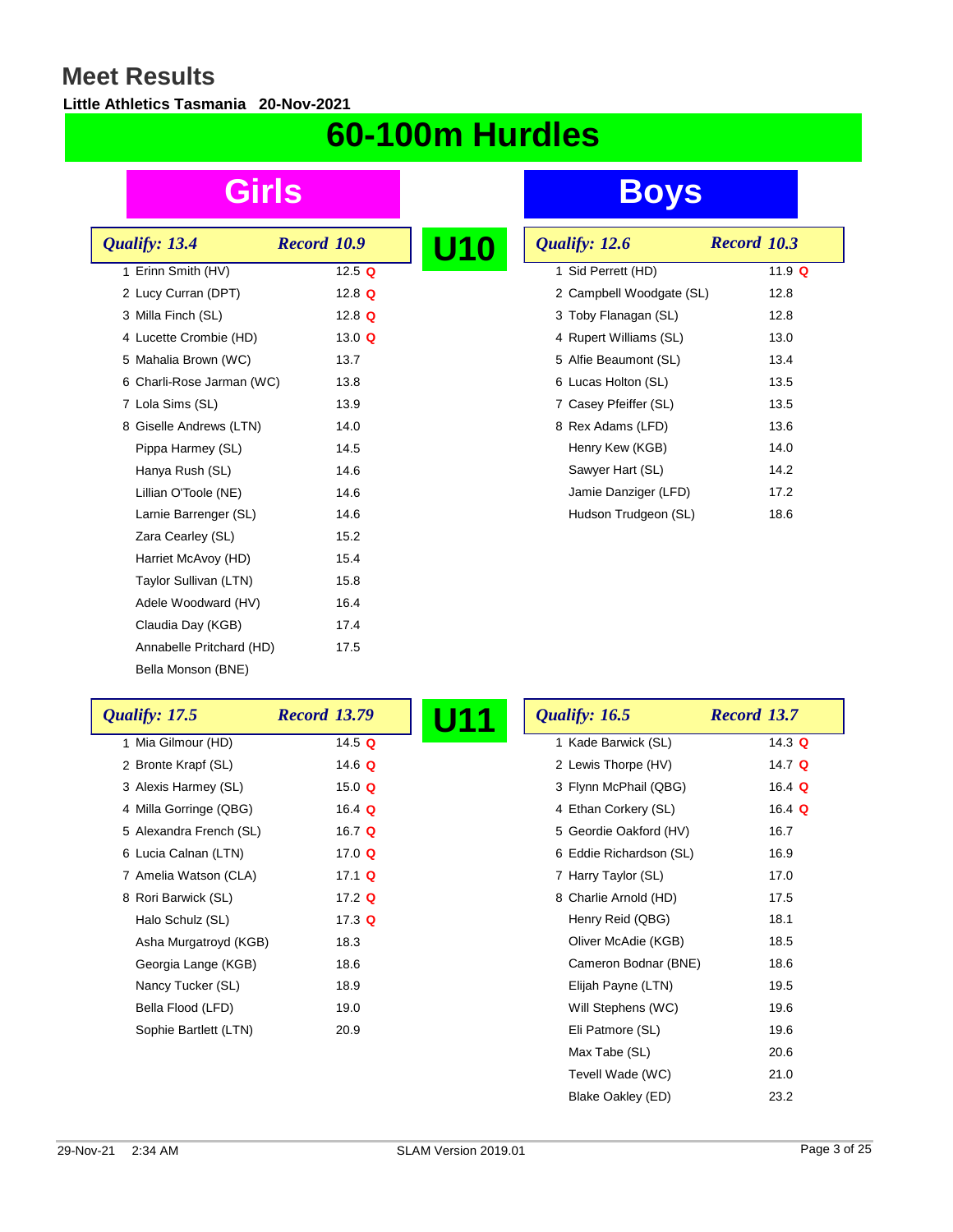### **Little Athletics Tasmania 20-Nov-2021**

# **60-100m Hurdles**

| Qualify: 17.5              | <b>Record 13.21</b> | U12 |
|----------------------------|---------------------|-----|
| 1 Sianna Adkins (BNE)      | 14.5 $Q$            |     |
| 2 Elka Hutton (BNE)        | 15.3 $Q$            |     |
| 3 Palepa Leauma (CLA)      | 15.5 $Q$            |     |
| 4 Paige Nowland (CLA)      | 15.8 $Q$            |     |
| 5 Cammi Thomas (LTN)       | 16.3 $Q$            |     |
| 6 Poppy Beaumont (SL)      | 16.4 $Q$            |     |
| 7 Charlotte Pritchard (HD) | 17.8                |     |
| 8 Keeley Trudgeon (SL)     | 17.9                |     |
| Paige Curran (DPT)         | 18.3                |     |
| Sierra Smith (LTN)         | 18.4                |     |
| Alexandra Pietsch (SL)     | 19.3                |     |
| Olive Sims (SL)            | 19.5                |     |
| Macy Devine (CLA)          | 19.5                |     |
| Molly Ross (SL)            | 20.6                |     |
| Eva Parker (DPT)           | 20.7                |     |
| Matilda Horsburgh (SL)     | 21.3                |     |

| U12 | Qualify: 16.5        | <b>Record 13.49</b> |
|-----|----------------------|---------------------|
|     | 1 Koby Bryan (SL)    | 14.8 $Q$            |
|     | 2 Solomon Boyle (SL) | 14.8 $Q$            |
|     | 3 Alfie Palmer (SL)  | 16.0 $Q$            |
|     | 4 Tyson Smith (DPT)  | 16.6                |
|     | 5 Jasper Mason (HV)  | 16.7                |
|     | 6 Thomas Davie (SL)  | 17.7                |
|     | 7 Joshua Stacey (SL) | 17.9                |
|     | 8 Elijah Abbott (HV) | 17.9                |
|     | Tjay Smith (DPT)     | 18.6                |
|     | Hamish Williams (SL) | 19.0                |
|     | Max Garwood (HD)     | 19.0                |
|     | Jack Penney (BNE)    | 19.2                |
|     | Maddox Day (KGB)     | 21.0                |
|     | Jack Danziger (LFD)  | 23.1                |

| Qualify: 17.0           | <b>Record 13.0</b> | Qualify: 16.0<br><b>U13</b> | Record 12.4 |
|-------------------------|--------------------|-----------------------------|-------------|
| 1 Ruby Jones (SL)       | 13.7 $Q$           | 1 Mitchell Holton (SL)      | 12.0 $Q$    |
| 2 Matilda Lange (KGB)   | 14.9 $Q$           | 2 Rhys Barwick (SL)         | 14.7 $Q$    |
| 3 Kirra Doyle (HV)      | 15.0 $Q$           | 3 Sebastian Hardinge (SL)   | 16.6        |
| 4 Annabelle Cook (SL)   | 15.5 $Q$           | 4 Lincon Talbot (SL)        | 17.4        |
| 5 Isla Werkman (KGB)    | 15.6 $Q$           | 5 Lachlan Job (HV)          | 18.9        |
| 6 Susanna Rayner (HD)   | 16.9 $Q$           | 6 Ben Giasli (LTN)          | 19.5        |
| 7 Macie Petterwood (SL) | 17.5               | 7 Charles Morgan (KGB)      | 20.8        |
| 8 Rosie Arnold (HD)     | 17.6               |                             |             |
| Milah Hatten (KGB)      | 17.8               |                             |             |
| Lily Carr (KGB)         | 18.1               |                             |             |
| Luca Murgatroyd (KGB)   | 19.5               |                             |             |
| Savannah McKenzie (LFD) | 20.1               |                             |             |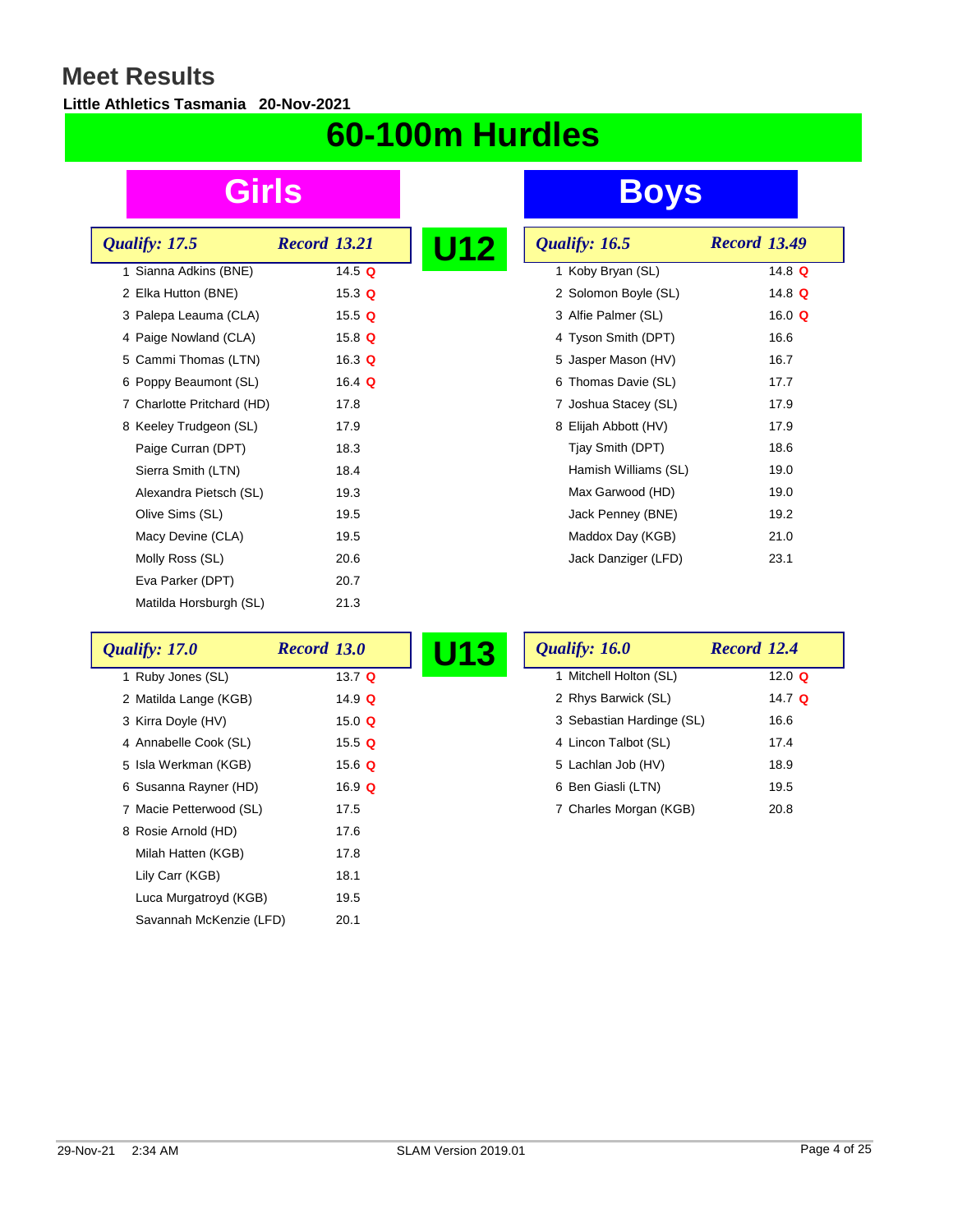### **Little Athletics Tasmania 20-Nov-2021**

# **60-100m Hurdles**

| Qualify: 16.5           | Record 13.2   |  |
|-------------------------|---------------|--|
| 1 Evie Bingham (HD)     | 13.7 $\Omega$ |  |
| 2 Amelia Steedman (QBG) | 14.6 Q        |  |
| 3 Georgia Harmey (SL)   | 14.7 Q        |  |
| 4 Claudia Beaumont (SL) | 16.8          |  |
| 5 Ava Murfet (SL)       | 18.2          |  |
| 6 Kasia Taylor (BNE)    | 18.4          |  |
|                         |               |  |

| U14 | Qualify: 18.2            | Record 12.8 |
|-----|--------------------------|-------------|
|     | 1 Nicholas Chivers (CLA) | 14.4 $Q$    |
|     | 2 Isaac Dixon (CLA)      | 14.5 $Q$    |
|     | 3 Flynn Smith (HV)       | 14.7 $Q$    |
|     | 4 Xavier Davie (SL)      | 15.9 $Q$    |
|     | 5 Masimba Chindewere (BN | 16.1 $Q$    |
|     | 6 Nikolai Costa (HD)     | 18.1 $Q$    |
|     | 7 Luke Mckenzie (LFD)    | 18.4        |
|     | 8 Sam Lindsay (SL)       | 18.6        |
|     | William Jarman (WC)      | 20.8        |

| Qualify: 18.5            | Record 13.7   | U15 | Qualify: 20.4          | Record 13.8   |
|--------------------------|---------------|-----|------------------------|---------------|
| 1 Abbey Berlese (SL)     | 14.1 $Q$      |     | 1 Blake Doyle (HV)     | 14.8 $\Omega$ |
| 2 Izzy Wing (LTN)        | 14.3 $Q$      |     | 2 Avery Thomas (LTN)   | 15.1 $Q$      |
| 3 Charli Ross (SL)       | 14.4 $Q$      |     | 3 Riley Howard (SL)    | 16.4 $Q$      |
| 4 Sophie Lithgow (BNE)   | 15.3 $Q$      |     | 4 Hunter Thorpe (HV)   | 16.9 $Q$      |
| 5 Indra Taylor (BNE)     | 16.6 $\Omega$ |     | 5 Colby Mac Venn (WC)  | 18.1 $Q$      |
| 6 Blaise Fitzallen (SL)  | 17.7 $Q$      |     | 6 Koby Hovington (LFD) | 19.1 $\Omega$ |
| 7 Breeanna Farrell (LFD) | 19.4          |     | 7 Oliver Morgan (HD)   | 21.9          |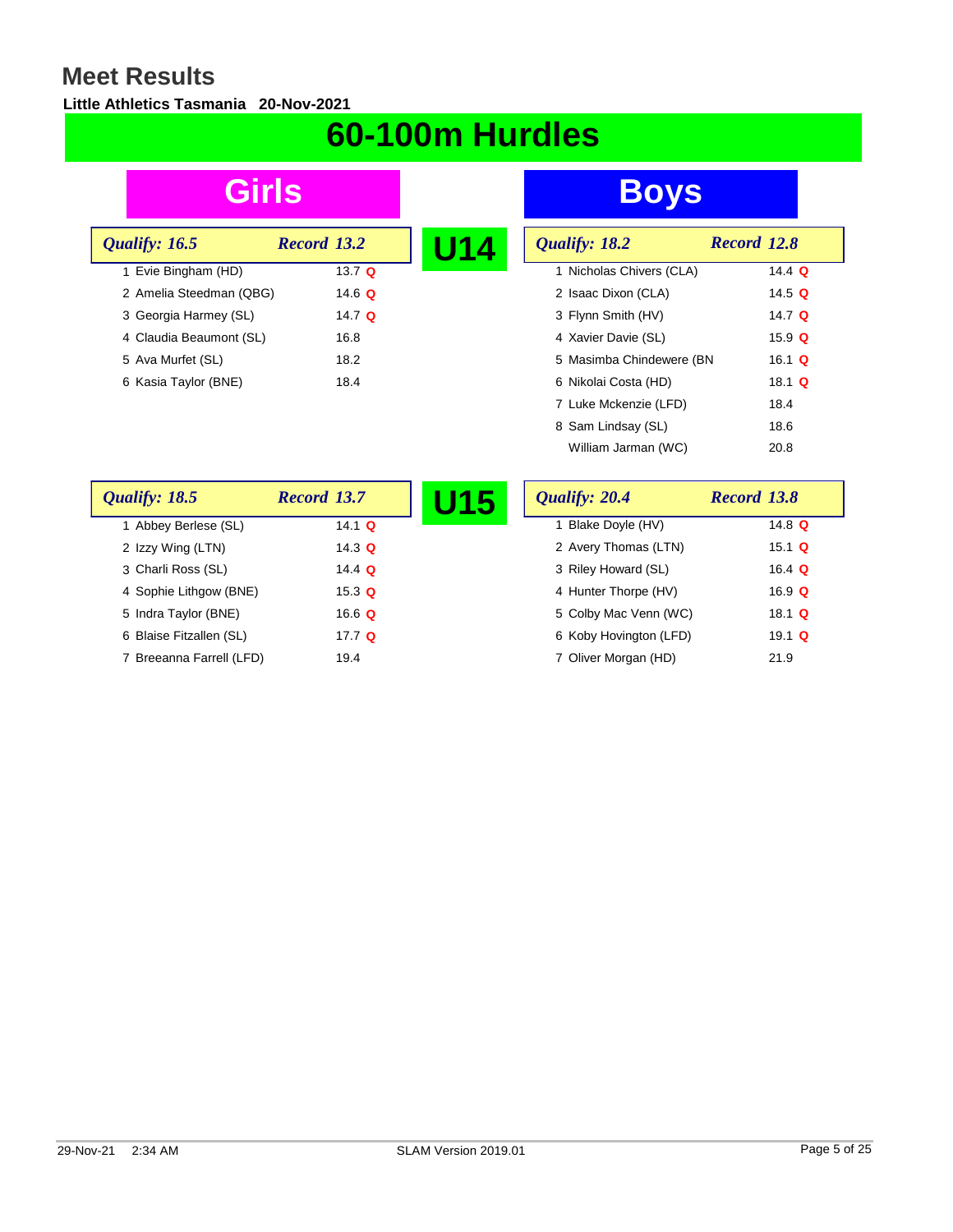#### **Little Athletics Tasmania 20-Nov-2021**

## **200 Metres**

| Girls                    |                    |    | <b>Boys</b>                |                    |
|--------------------------|--------------------|----|----------------------------|--------------------|
| Qualify: 48              | <b>Record 41.2</b> | U6 | Qualify: 46.2              | Record 39.6        |
| 1 Sophie Parker (DPT)    | 47.3 Q             |    | 1 Edmund Williams (SL)     | 46.6               |
| 2 Ava Robinson (SL)      | 56.7               |    | 2 Harley Jackson (SED)     | 48.2               |
|                          |                    |    | 3 Mateo Barton (DPT)       | 48.4               |
|                          |                    |    | 4 Lincoln Ellis (HV)       | 48.7               |
|                          |                    |    | 5 Kai Connelly (LFD)       | 51.5               |
|                          |                    |    | 6 Tate Schulz (SL)         | 53.9               |
|                          |                    |    | 7 Zechariah Carmichael (LF | 55.8               |
|                          |                    |    | 8 Cole Langfield (SL)      | 56.1               |
|                          |                    |    | Jacob Parker (DPT)         | 1:07.7             |
|                          |                    |    | Hudson Young (LTN)         | 1:10.2             |
| Qualify: 44.5            | <b>Record 35.4</b> |    | Qualify: 42.3              | <b>Record 34.7</b> |
| 1 Lola Goodyer (SH)      | 40.0 Q             |    | 1 Louis Perrett (HD)       | 38.3 Q             |
| 2 Violet Krapf (SL)      | 41.6 $Q$           |    | 2 Oliver Reynolds (SL)     | 39.1 Q             |
| 3 Ella Halloran (CMT)    | 43.0 $Q$           |    | 3 Willem De Jong (SL)      | 41.4 Q             |
| 4 Jessica Danziger (LFD) | 43.7 Q             |    | 4 Hudson Yole (LTN)        | 41.5 Q             |
| 5 Makinley Trudgeon (SL) | 43.7 Q             |    | 5 Nash Langfield (SL)      | 43.1               |
| 6 Phoebe Sullivan (LTN)  | 44.1 Q             |    | 6 Tanner Lette (NE)        | 43.3               |
| 7 Paige Donnelly (WC)    | 46.3               |    | 7 Noah Kleinig (SL)        | 44.6               |
| 8 Imogen Payne (LTN)     | 46.9               |    | 8 Jonas Rush (SL)          | 44.7               |
| Lucy Bonar (LTN)         | 47.2               |    | Charlie Hutton (SL)        | 46.3               |
| Makennah Wilson (WC)     | 48.1               |    | Koby Pepper (SED)          | 46.5               |
| Maddie Pritchard (HD)    | 48.4               |    | Will Humphrey (BNE)        | 46.7               |
| Lily Gorringe (QBG)      | 49.2               |    | William Moore (NE)         | 46.8               |
| Aubree Brown (SL)        | 52.8               |    | Elijah McGregor (DPT)      | 46.9               |
| Eleanor Milne (HD)       | 53.2               |    | Archie Mason (HV)          | 47.4               |
| Molly Gray (HD)          | 53.7               |    | Taj Moore (SL)             | 47.6               |
| Addison Crouch (HV)      | 55.1               |    | William McAvoy (HD)        | 47.7               |
| Opal Patmore (SL)        | 1:00.7             |    | Joshua House (CLA)         | 48.5               |
| Marlee Vincent (HV)      | 1:19.0             |    | Alexander Hrycyszyn (SL)   | 55.2               |
|                          |                    |    | Noah Oxley (HV)            | 1:46.9             |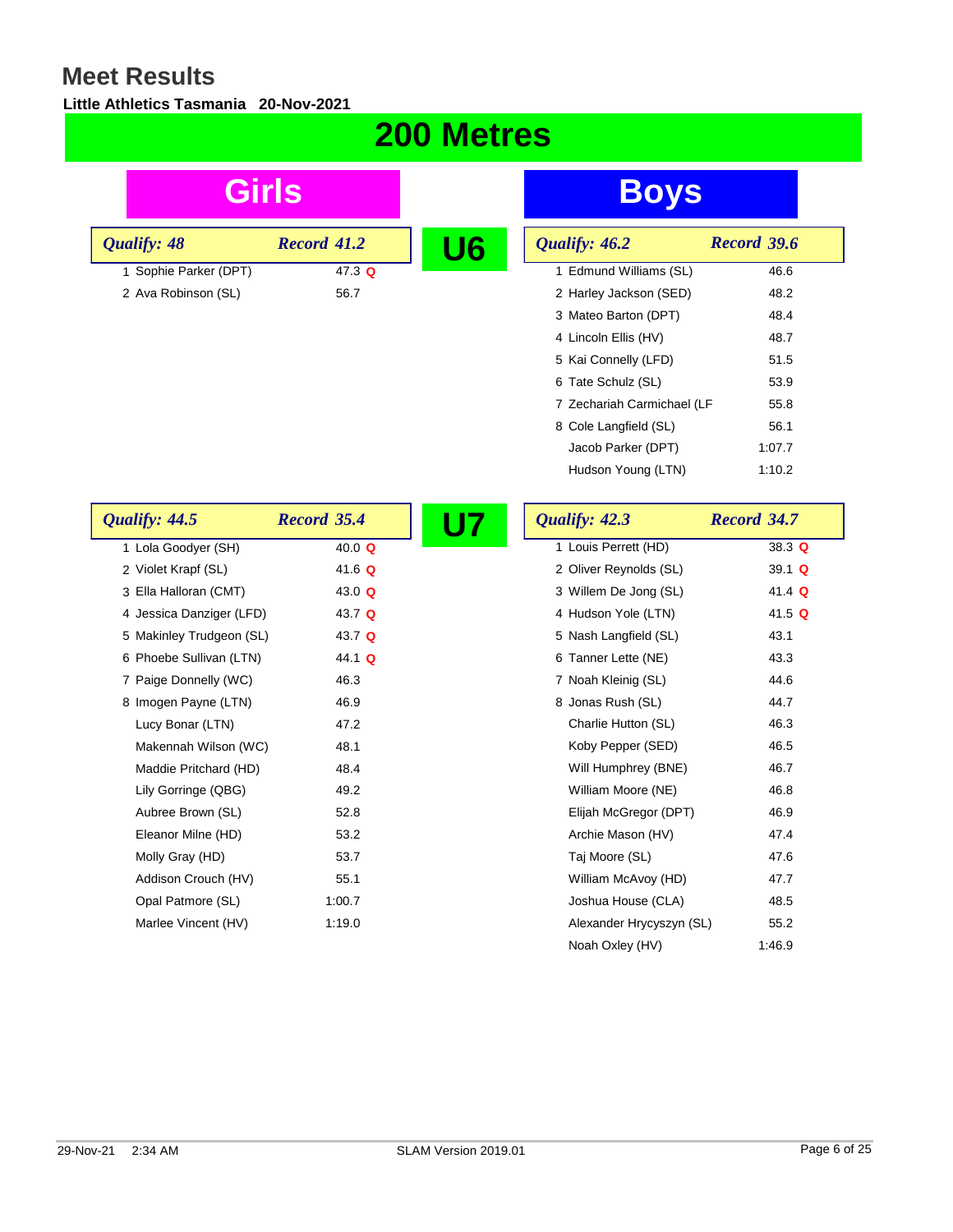#### **Little Athletics Tasmania 20-Nov-2021**

## **200 Metres**

| Qualify: 41.0            | Record 32.9 |  |
|--------------------------|-------------|--|
| 1 Elke Dicker (BNE)      | 39.9 $Q$    |  |
| 2 Gemma Richardson (SL)  | 40.5 Q      |  |
| 3 Frankie Finch (SL)     | 42.7        |  |
| 4 Abigail Hrycyszyn (SL) | 45.1        |  |
| 5 Mila Pfeiffer (SL)     | 45.1        |  |
| 6 London Trotter (LFD)   | 45.7        |  |
| 7 Rhianne Hughes (WC)    | 46.0        |  |
| 8 Elsie Woodward (HV)    | 48.2        |  |
| Evie Case (SL)           | 49.0        |  |
| Amelia Bessell (SL)      | 49.3        |  |
| Ellie Bonar (LTN)        | 50.5        |  |
| Bianca Sugiarto (HV)     | 51.3        |  |
| Bella McCullagh (LFD)    | 52.2        |  |
| Gabbi Donnelly (WC)      | 1:04.1      |  |

# **Girls Boys**

| U8 | Qualify: 39.0             | <b>Record 30.1</b> |
|----|---------------------------|--------------------|
|    | 1 Harry Halloran (CMT)    | 36.6 Q             |
|    | 2 Joshua Carmichael (LFD) | 38.4 $Q$           |
|    | 3 Arthur Cooney (SL)      | 38.9 $Q$           |
|    | 4 Jayden Slater (NE)      | 41.2               |
|    | 5 Noah Jackson (SED)      | 41.8               |
|    | 6 Michael Smith (CLA)     | 42.3               |
|    | 7 Patrick Hateley (LFD)   | 42.8               |
|    | 8 Spencer Nelson (HD)     | 46.3               |
|    | Elijah Carmichael (LFD)   | 46.6               |
|    | Lucas Barrett (SL)        | 51.1               |
|    | Flynn Young (LTN)         | 52.3               |
|    | Harry Ward (WC)           | 52.7               |

| Qualify: 38.0          | Record 30.2 | U9 | Qualify: 36.5          | Record 30.4 |
|------------------------|-------------|----|------------------------|-------------|
| 1 Aria Ellis (HV)      | 34.7 Q      |    | 1 Bente Diallo (SL)    | 34.4 $Q$    |
| 2 Eadie Tucker (SL)    | 36.6 Q      |    | 2 Harry Mason (WC)     | 35.2 $Q$    |
| 3 Belle Batten (SL)    | 37.6 $Q$    |    | 3 Beau Schulz (SL)     | 35.8 $Q$    |
| 4 Maddison Innes (BNE) | 38.6        |    | 4 Hudson O'Connor (SL) | 36.0 $Q$    |
| 5 Maia Barritt (SL)    | 38.7        |    | 5 Lachlan Kleinig (SL) | 36.0 Q      |
| 6 Chloe Annis (SL)     | 39.1        |    | 6 Lachlan House (CLA)  | $36.4 \;Q$  |
| 7 Darci Doyle (HV)     | 39.3        |    | 7 Dylan Post (LFD)     | 37.2        |
| 8 Ivy Furfaro (LTN)    | 39.9        |    | 8 Louis Sulman (SED)   | 37.4        |
| Isla Direen (HV)       | 40.0        |    | Braxton Peden (DPT)    | 38.4        |
| Hunter Howard (SL)     | 41.6        |    | Max Henstridge (SL)    | 38.5        |
| Maya Humphrey (BNE)    | 43.1        |    | Eli Brown (WC)         | 41.0        |
| Frankie Gorringe (QBG) | 43.2        |    | Bentley Lette (NE)     | 43.3        |
| Madeline French (SL)   | 44.6        |    | Percy Tabe (SL)        | 45.6        |
| Jaide Flood (LFD)      | 46.3        |    | Davidson Wade (WC)     | 1:08.3      |
| Briget Moore (NE)      | 46.6        |    |                        |             |

r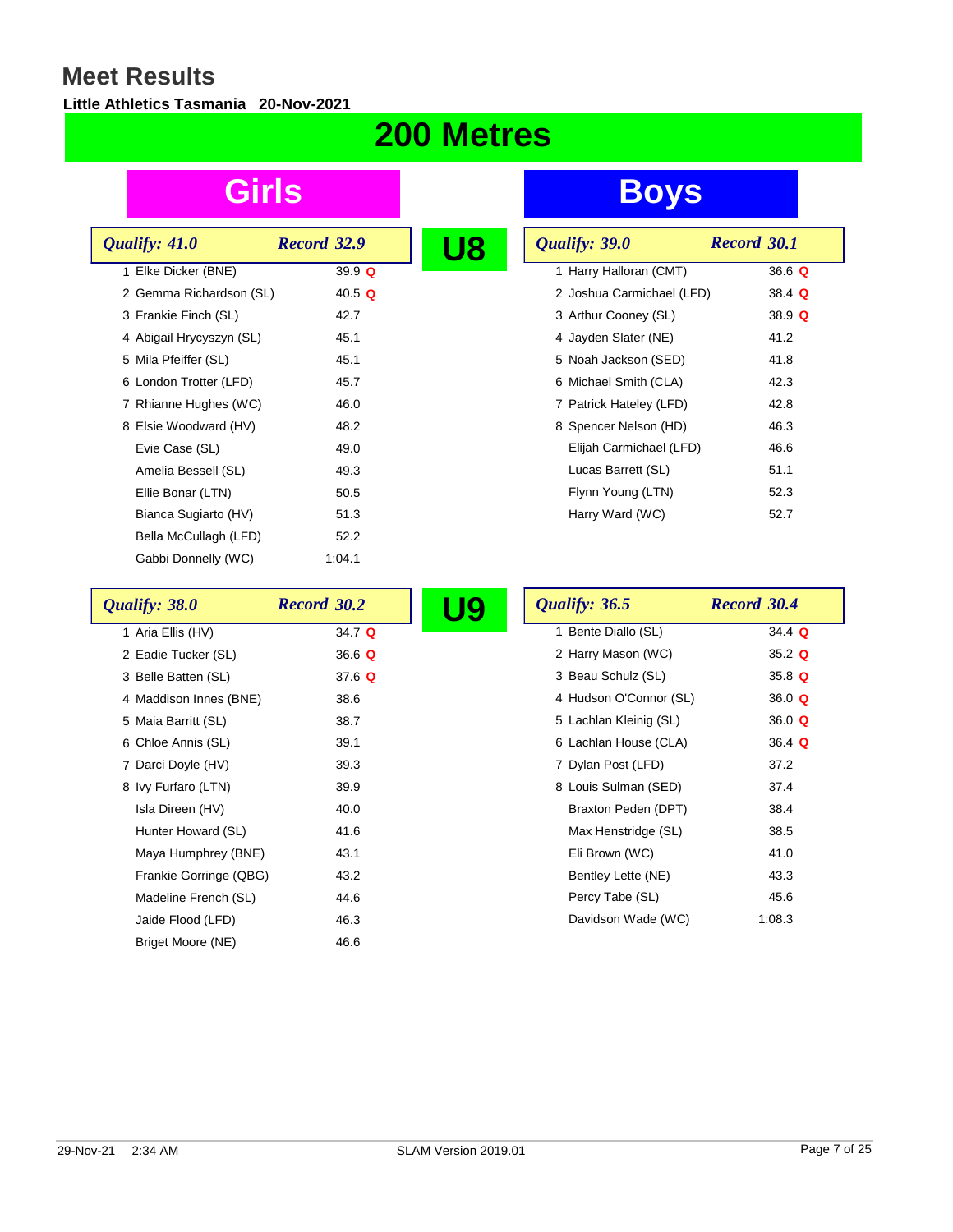#### **Little Athletics Tasmania 20-Nov-2021**

## **200 Metres**

| Qualify: 36.5            | Record 29.2   |  |
|--------------------------|---------------|--|
| 1 Milla Finch (SL)       | $32.7 \Omega$ |  |
| 2 Lucy Curran (DPT)      | 33.7 Q        |  |
| 3 Lucette Crombie (HD)   | 34.3 Q        |  |
| 4 Erinn Smith (HV)       | 34.3 Q        |  |
| 5 Giselle Andrews (LTN)  | $36.4 \;Q$    |  |
| 6 Mahalia Brown (WC)     | 36.7          |  |
| 7 Lola Sims (SL)         | 37.0          |  |
| 8 Hanya Rush (SL)        | 37.8          |  |
| Zara Cearley (SL)        | 37.8          |  |
| Eliza Davie (SL)         | 37.9          |  |
| Harriet McAvoy (HD)      | 38.9          |  |
| Larnie Barrenger (SL)    | 39.1          |  |
| Callie Burgess (HV)      | 39.4          |  |
| Charli-Rose Jarman (WC)  | 39.8          |  |
| Pippa Harmey (SL)        | 40.1          |  |
| Bella Monson (BNE)       | 41.9          |  |
| Taylor Sullivan (LTN)    | 43.4          |  |
| Lillian O'Toole (NE)     | 43.8          |  |
| Ebony Griggs (HV)        | 44.4          |  |
| Adele Woodward (HV)      | 44.5          |  |
| Annabelle Pritchard (HD) | 44.9          |  |
| Claudia Day (KGB)        | 45.3          |  |
| Mackenzie King (HD)      | 56.9          |  |
|                          |               |  |

| U10 | Qualify: 35.0            | Record 28.7 |          |
|-----|--------------------------|-------------|----------|
|     | 1 Sid Perrett (HD)       |             | 31.2 $Q$ |
|     | 2 Campbell Woodgate (SL) |             | 33.2 $Q$ |
|     | 3 Rupert Williams (SL)   |             | 34.4 Q   |
|     | 4 Kaneeda Connolly (LFD) |             | 35.0 $Q$ |
|     | 5 Rex Adams (LFD)        |             | 35.5     |
|     | 6 Sawyer Hart (SL)       |             | 35.5     |
|     | 7 Toby Flanagan (SL)     |             | 35.9     |
|     | 8 Alfie Beaumont (SL)    |             | 37.1     |
|     | Lucas Holton (SL)        |             | 37.7     |
|     | Henry Kew (KGB)          |             | 38.2     |
|     | Casey Pfeiffer (SL)      |             | 39.0     |
|     | Alexander King (HD)      |             | 39.6     |
|     | Hudson Trudgeon (SL)     |             | 39.7     |
|     | Jamie Danziger (LFD)     |             | 41.4     |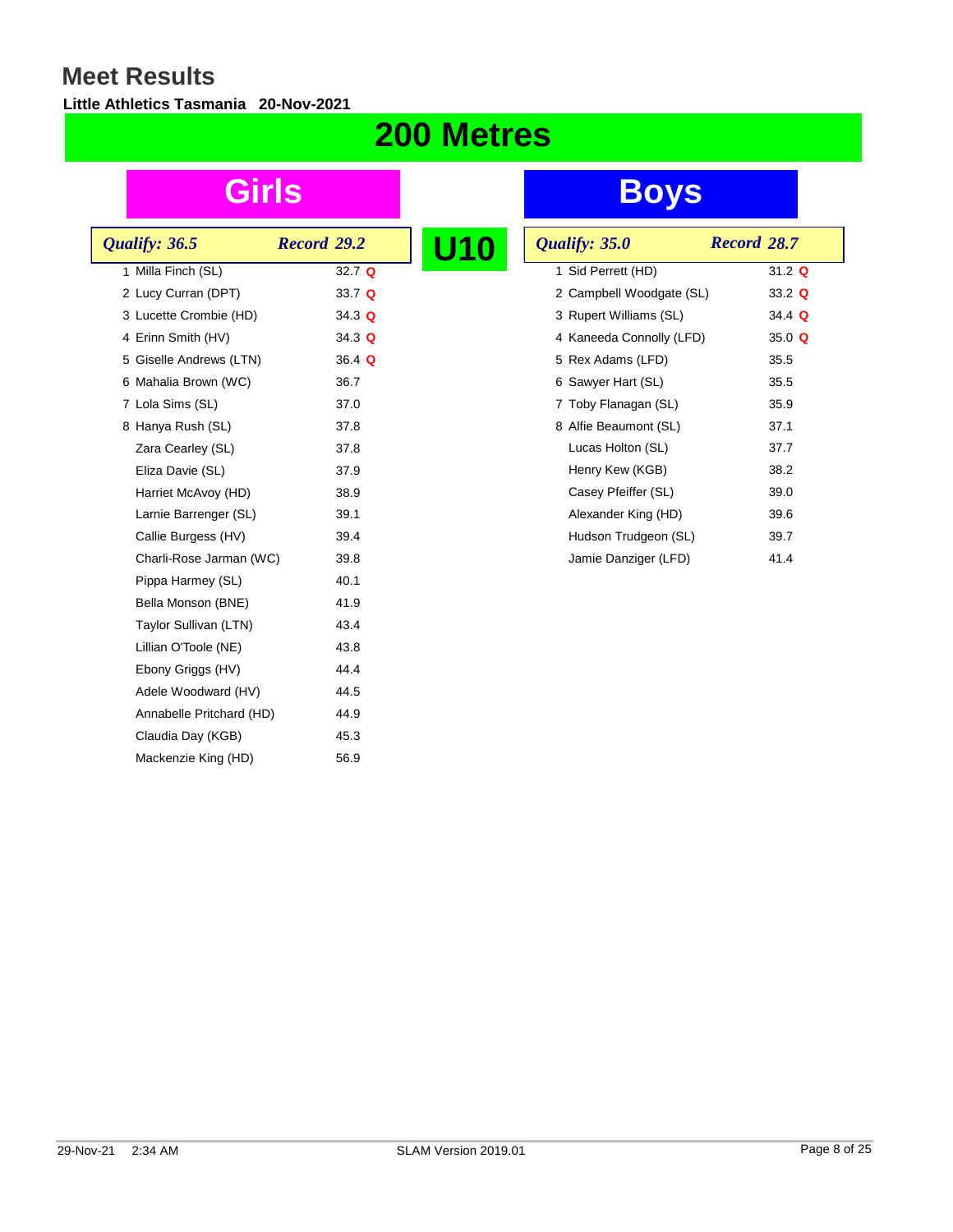#### **Little Athletics Tasmania 20-Nov-2021**

## **200 Metres**

| Qualify: 35.0           | Record 28.1 |  |
|-------------------------|-------------|--|
| 1 Alexis Harmey (SL)    | 29.8 $Q$    |  |
| 2 Mia Gilmour (HD)      | 31.0 $Q$    |  |
| 3 Milla Gorringe (QBG)  | 32.0 $Q$    |  |
| 4 Bronte Krapf (SL)     | 32.2 $Q$    |  |
| 5 Amelia Watson (CLA)   | 32.3 Q      |  |
| 6 Asha Murgatroyd (KGB) | 33.8 $Q$    |  |
| 7 Rori Barwick (SL)     | 34.2 $Q$    |  |
| 8 Nancy Tucker (SL)     | 34.3 Q      |  |
| Lucia Calnan (LTN)      | 34.7 Q      |  |
| Alexandra French (SL)   | 35.0 $Q$    |  |
| Georgia Lange (KGB)     | 35.1        |  |
| Halo Schulz (SL)        | 36.7        |  |
| Bella Flood (LFD)       | 38.6        |  |
| Sophie Bartlett (LTN)   | 41.5        |  |

| <b>U11</b> | Qualify: 33.0           | Record 28.0  |
|------------|-------------------------|--------------|
|            | 1 Kade Barwick (SL)     | $29.3 \t{Q}$ |
|            | 2 Cameron Bodnar (BNE)  | 31.6 Q       |
|            | 3 Flynn McPhail (QBG)   | 32.0 $Q$     |
|            | 4 Henry Reid (QBG)      | 32.6 $Q$     |
|            | 5 Eddie Richardson (SL) | 32.9 $Q$     |
|            | 6 Oliver McAdie (KGB)   | 33.2         |
|            | 7 Samuel Aspinall (SL)  | 33.5         |
|            | 8 Geordie Oakford (HV)  | 33.8         |
|            | Harry Taylor (SL)       | 34.4         |
|            | Charlie Arnold (HD)     | 34.6         |
|            | Elijah Payne (LTN)      | 35.3         |
|            | Ethan Corkery (SL)      | 36.7         |
|            | Eli Patmore (SL)        | 39.3         |
|            | Will Stephens (WC)      | 42.5         |
|            | Max Tabe (SL)           | 42.5         |
|            | Tevell Wade (WC)        | 45.4         |
|            | Blake Oakley (ED)       | 50.6         |

| Qualify: 32.5              | Record 27.1        | Qualify: 31.5<br>U12   | Record 25.9 |
|----------------------------|--------------------|------------------------|-------------|
| 1 Elka Hutton (BNE)        | 28.5Q              | 1 Koby Bryan (SL)      | $29.2$ Q    |
| 2 Palepa Leauma (CLA)      | 28.9 Q             | 2 Jasper Mason (HV)    | 31.3 Q      |
| 3 Cammi Thomas (LTN)       | 29.7 $Q$           | 3 Joshua Stacey (SL)   | 31.7        |
| 4 Paige Nowland (CLA)      | 30.0 $Q$           | 4 Hamish Williams (SL) | 32.7        |
| 5 Sianna Adkins (BNE)      | $30.3 \; \text{Q}$ | 5 Phoenix Howard (SL)  | 32.9        |
| 6 Poppy Beaumont (SL)      | 31.0 $Q$           | 6 Tyson Smith (DPT)    | 33.0        |
| 7 Charlotte Pritchard (HD) | 31.7 $Q$           | 7 Tjay Smith (DPT)     | 33.0        |
| 8 Sierra Smith (LTN)       | 32.6               | 8 Max Garwood (HD)     | 33.5        |
| Keeley Trudgeon (SL)       | 33.4               | Thomas Davie (SL)      | 33.5        |
| Alexandra Pietsch (SL)     | 33.5               | Jack Penney (BNE)      | 34.4        |
| Olive Sims (SL)            | 34.2               | Elijah Abbott (HV)     | 34.8        |
| Paige Curran (DPT)         | 34.3               | Maddox Day (KGB)       | 35.7        |
| Bella-Rose Marquis-Lopes   | 35.3               | Jack Danziger (LFD)    | 36.1        |
| Macy Devine (CLA)          | 38.0               |                        |             |
| Eva Parker (DPT)           | 38.6               |                        |             |
| Matilda Horsburgh (SL)     | 42.2               |                        |             |
| Ruby Adams (LFD)           | 45.9               |                        |             |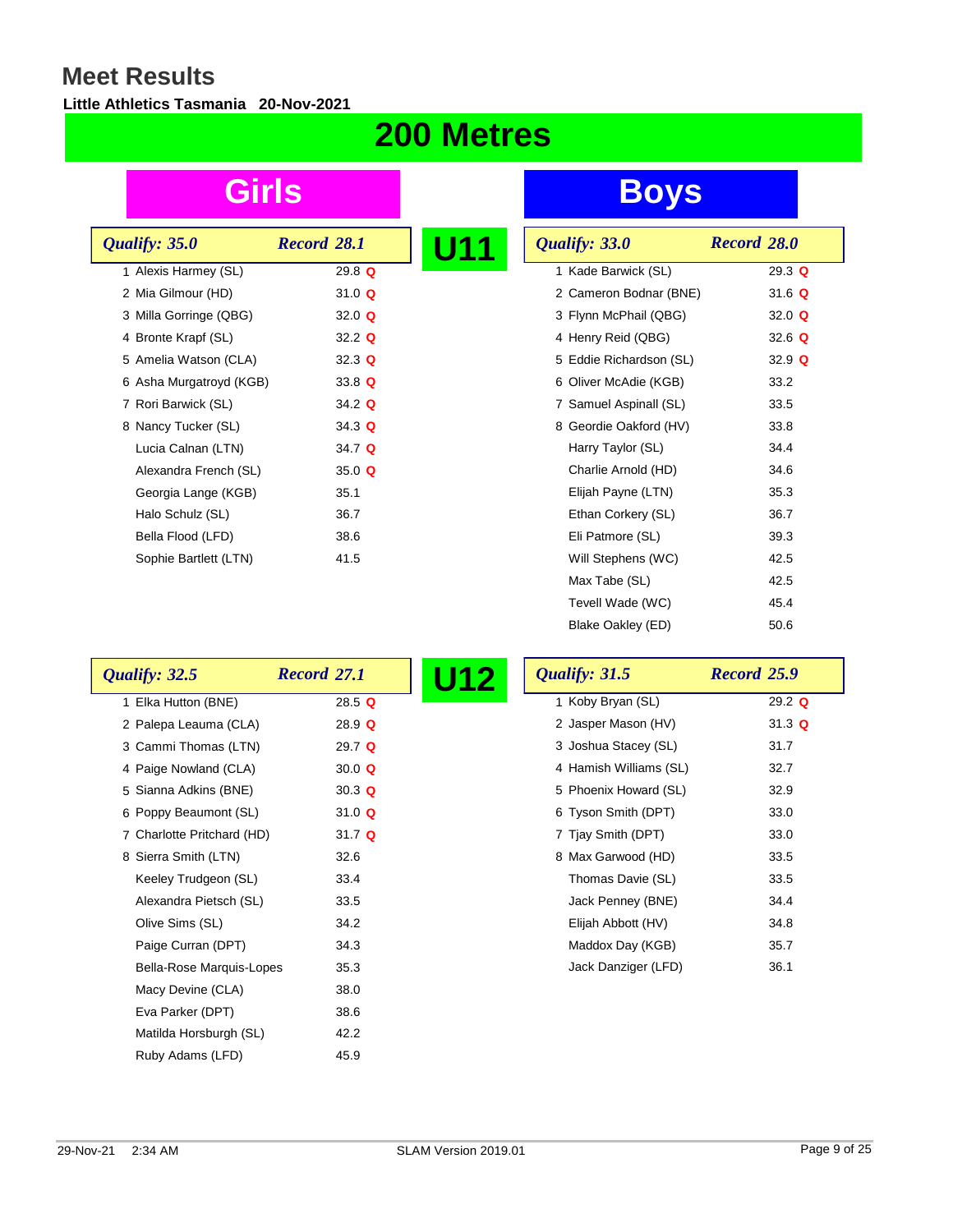#### **Little Athletics Tasmania 20-Nov-2021**

# **200 Metres**

| Qualify: 31.0           | Record 25.6   | U13 |
|-------------------------|---------------|-----|
| 1 Zahli Wescombe (BNE)  | 28.2 $\Omega$ |     |
| 2 Matilda Lange (KGB)   | 28.6 $Q$      |     |
| 3 Isla Werkman (KGB)    | $29.5 \t{Q}$  |     |
| 4 Kirra Doyle (HV)      | 30.5 Q        |     |
| 5 Annabelle Cook (SL)   | 30.8 $Q$      |     |
| 6 Macie Petterwood (SL) | 31.1          |     |
| 7 Susanna Rayner (HD)   | 31.1          |     |
| 8 Luca Murgatroyd (KGB) | 31.9          |     |
| Rosie Arnold (HD)       | 31.9          |     |
| Marz Kwa (CLA)          | 33.5          |     |
| Savannah McKenzie (LFD) | 34.4          |     |
| Milah Hatten (KGB)      | 34.5          |     |
| Lily Carr (KGB)         | 34.8          |     |
|                         |               |     |

| Qualify: 30.5             | Record 24.7  |
|---------------------------|--------------|
| 1 Daniel Wojcik (SL)      | $28.3 \t{Q}$ |
| 2 Rhys Barwick (SL)       | $28.8$ Q     |
| 3 Charles Morgan (KGB)    | 31.6         |
| 4 Xavier Case (SL)        | 31.7         |
| 5 Lincon Talbot (SL)      | 31.8         |
| 6 Lachlan Job (HV)        | 32.5         |
| 7 Ben Giasli (LTN)        | 32.7         |
| 8 Sebastian Hardinge (SL) | 32.9         |

| Qualify: 30.5           | Record 25.4   | 14 | Qualify: 30.0            | Record 23.8   |
|-------------------------|---------------|----|--------------------------|---------------|
| Evie Bingham (HD)       | $27.5$ Q      |    | 1 Nicholas Chivers (CLA) | 26.0 $Q$      |
| 2 Georgia Harmey (SL)   | 28.3 $Q$      |    | 2 Masimba Chindewere (BN | $26.0 \Omega$ |
| 3 Claudia Beaumont (SL) | 29.9 $Q$      |    | 3 Isaac Dixon (CLA)      | $27.6$ Q      |
| 4 Amelia Steedman (QBG) | $29.9 \Omega$ |    | 4 Xavier Davie (SL)      | $27.9$ Q      |
| 5 Kasia Taylor (BNE)    | 30.0 $Q$      |    | 5 Xavier Leauma (CLA)    | 28.6 $Q$      |
| 6 Ava Murfet (SL)       | 32.4          |    | 6 Sam Lindsay (SL)       | 30.0 $Q$      |
| 7 Ella Curran (DPT)     | 32.6          |    | 7 Luke Mckenzie (LFD)    | 31.0          |
| 8 Zoe Evans (ED)        | 35.9          |    | 8 Nikolai Costa (HD)     | 31.6          |
| Eleesha Butwell (ED)    | 36.0          |    | William Jarman (WC)      | 33.9          |

| Qualify: 30.0            | <b>Record 25.34</b> | U15 |
|--------------------------|---------------------|-----|
| 1 Charli Ross (SL)       | $26.8$ Q            |     |
| 2 Abbey Berlese (SL)     | $26.9$ Q            |     |
| 3 Izzy Wing (LTN)        | $27.1$ Q            |     |
| 4 Sophie Lithgow (BNE)   | 29.5 Q              |     |
| 5 Indra Taylor (BNE)     | 30.7                |     |
| 6 Blaise Fitzallen (SL)  | 31.3                |     |
| 7 Breeanna Farrell (LFD) | 34.1                |     |

| Record 23.0   |
|---------------|
| $25.6$ Q      |
| 26.0 $\Omega$ |
| $26.2$ Q      |
| $26.6$ Q      |
| 26.7 $Q$      |
| 27.0 $\Omega$ |
| 28.7 $Q$      |
| 28.9 Q        |
| 32.7          |
|               |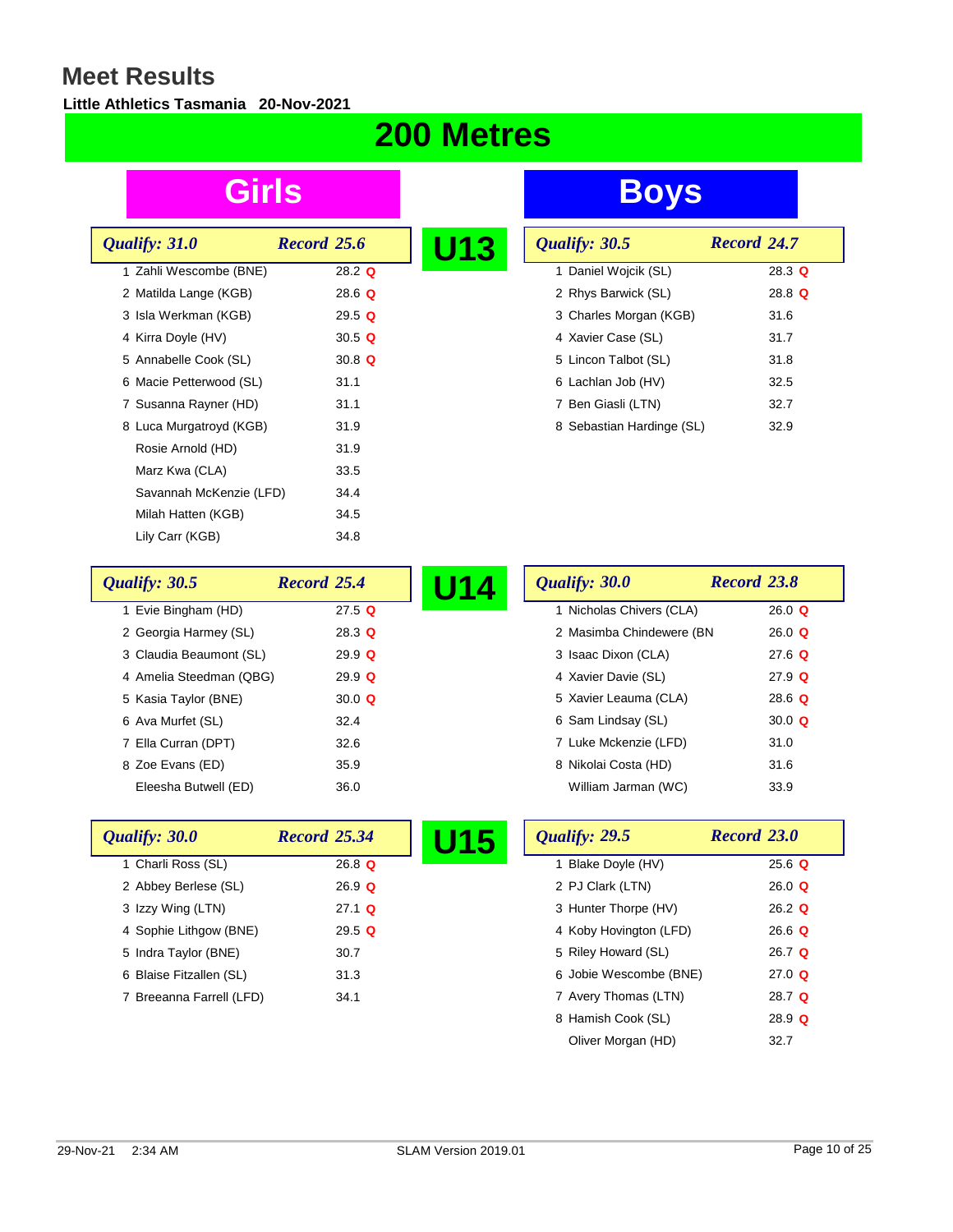#### **Little Athletics Tasmania 20-Nov-2021**

## **800 Metres**

| <i><b>Qualify: 3:20.0</b></i> | <b>Record 2:49.7</b> |
|-------------------------------|----------------------|
| 1 Laura Cunha (SL)            | $3:04.3$ Q           |
| 2 Belle Batten (SL)           | $3:19.3$ Q           |
| 3 Eadie Tucker (SL)           | 3:22.0               |
| 4 Aria Ellis (HV)             | 3:26.2               |
| 5 Isla Direen (HV)            | 3:31.6               |
| 6 Chloe Annis (SL)            | 3:44.5               |
| 7 Frankie Gorringe (QBG)      | 3:47.4               |
| 8 Hunter Howard (SL)          | 3:53.0               |
| Maya Humphrey (BNE)           | 3:59.2               |
| Madeline French (SL)          | 4:26.0               |
| Briget Moore (NE)             | 5:18.9               |
|                               |                      |

**Girls Boys**

| <b>Qualify: 3:05.0</b> | <b>Record 2:41.1</b> |
|------------------------|----------------------|
| 1 Hudson O'Connor (SL) | 3:02.9 $Q$           |
| 2 Lachlan Kleinig (SL) | 3:11.3               |
| 3 Dylan Post (LFD)     | 3:14.0               |
| 4 Beau Schulz (SL)     | 3:16.1               |
| 5 Louis Sulman (SED)   | 3:19.9               |
| 6 Bente Diallo (SL)    | 3:21.2               |
| 7 Max Henstridge (SL)  | 3:21.4               |
| 8 Braxton Peden (DPT)  | 3:38.3               |
| Eli Brown (WC)         | 3.42.2               |
| Harry Mason (WC)       | 3:48.5               |
| Bentley Lette (NE)     | 4:00.6               |
| Percy Tabe (SL)        | 4:09.1               |
| Davidson Wade (WC)     | 4:51.9               |

| <b>Qualify: 3:15.0</b>   | <b>Record 2:37.6</b> | <b>Qualify: 3:00.0</b>   | <b>Record 2:31.0</b> |
|--------------------------|----------------------|--------------------------|----------------------|
| 1 Milla Finch (SL)       | $3:03.0$ Q           | 1 Rupert Williams (SL)   | $2:52.9$ Q           |
| 2 Hanya Rush (SL)        | $3.14.5$ Q           | 2 Kaneeda Connolly (LFD) | 3:10.6               |
| 3 Lucy Curran (DPT)      | 3:15.5               | 3 Lucas Holton (SL)      | 3:11.0               |
| 4 Harriet McAvoy (HD)    | 3:16.8               | 4 Alfie Beaumont (SL)    | 3:19.8               |
| 5 Mahalia Brown (WC)     | 3:34.3               | 5 Rex Adams (LFD)        | 3:21.7               |
| 6 Larnie Barrenger (SL)  | 3:41.8               | 6 Sawyer Hart (SL)       | 3:25.1               |
| 7 Pippa Harmey (SL)      | 3.44.3               | 7 Henry Kew (KGB)        | 3:37.1               |
| 8 Bella Monson (BNE)     | 3.44.4               | 8 Jamie Danziger (LFD)   | 4:11.9               |
| Lola Sims (SL)           | 3.46.3               |                          |                      |
| Zara Cearley (SL)        | 3.47.5               |                          |                      |
| Callie Burgess (HV)      | 3:51.3               |                          |                      |
| Charli-Rose Jarman (WC)  | 3:58.0               |                          |                      |
| Lillian O'Toole (NE)     | 4:04.5               |                          |                      |
| Annabelle Pritchard (HD) | 4:19.7               |                          |                      |
| Claudia Day (KGB)        | 4.25.9               |                          |                      |

 $\mathbf{r}$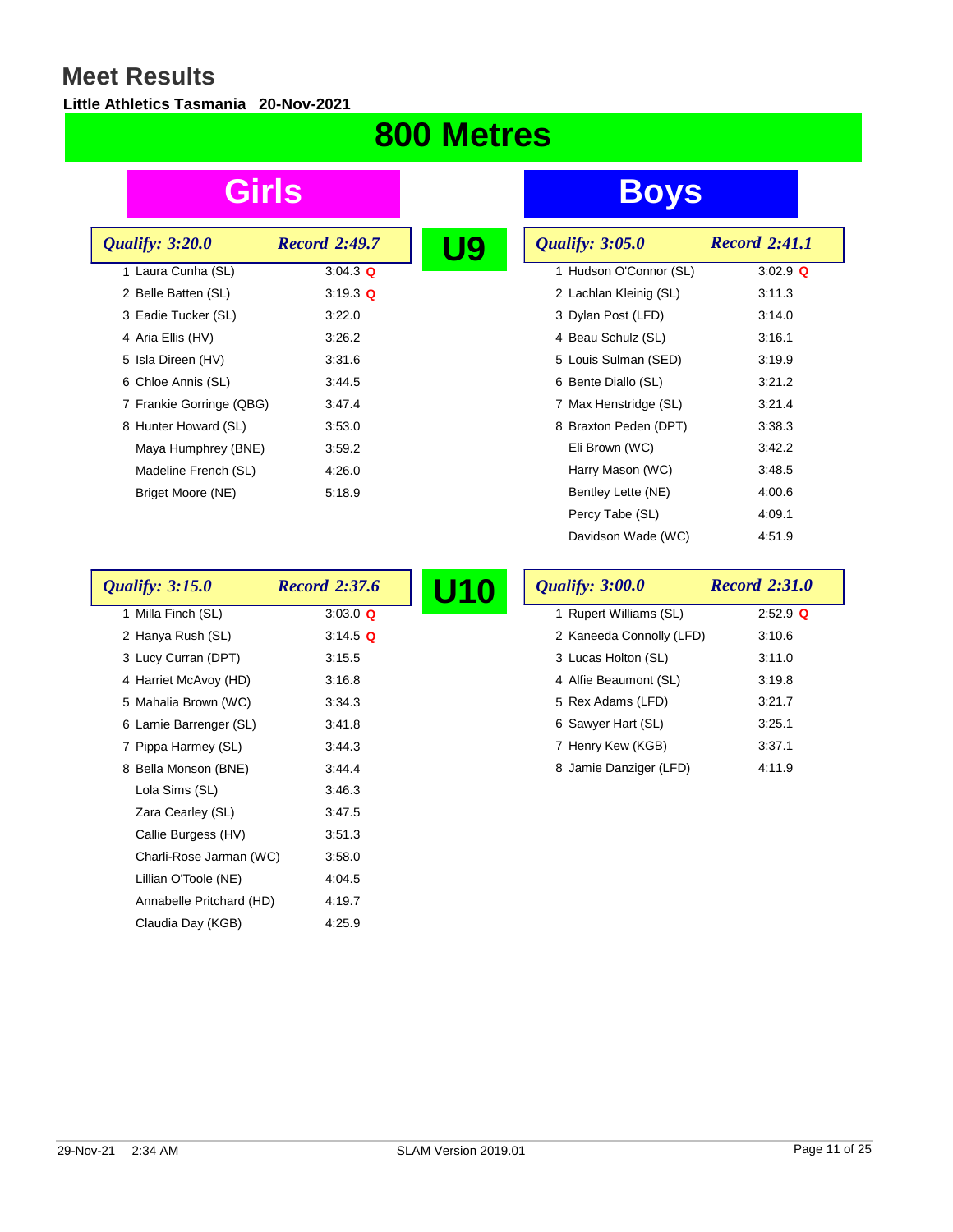#### **Little Athletics Tasmania 20-Nov-2021**

## **800 Metres**

| <b>Qualify: 3:10.0</b>  | <b>Record 2:30.9</b> | U11 | <b>Qualify: 2:55.0</b>  | <b>Record 2:24.2</b> |
|-------------------------|----------------------|-----|-------------------------|----------------------|
| 1 Alexis Harmey (SL)    | $2:56.3$ Q           |     | 1 Cameron Bodnar (BNE)  | $2:44.5$ Q           |
| 2 Amelia Watson (CLA)   | $3:00.6$ Q           |     | 2 Eddie Richardson (SL) | $2:45.0$ Q           |
| 3 Mia Gilmour (HD)      | $3:04.2$ Q           |     | 3 Oliver McAdie (KGB)   | $2:48.4$ Q           |
| 4 Milla Gorringe (QBG)  | $3:04.8$ Q           |     | 4 Henry Reid (QBG)      | 2:56.5               |
| 5 Nancy Tucker (SL)     | 3:15.8               |     | 5 Harry Taylor (SL)     | 2:59.6               |
| 6 Alexandra French (SL) | 3:18.2               |     | 6 Will Stephens (WC)    | 4:16.2               |
| 7 Lucia Calnan (LTN)    | 3:19.5               |     | 7 Tevell Wade (WC)      | 4:29.1               |
| 8 Asha Murgatroyd (KGB) | 3:32.9               |     | 8 Max Tabe (SL)         | 6:02.5               |
| Sophie Bartlett (LTN)   | 3:38.7               |     |                         |                      |

| <b>Qualify: 3:05.0</b>     | <b>Record 2:23.8</b> | <b>Qualify: 2:50.0</b><br>U12 | <b>Record 2:16.3</b> |
|----------------------------|----------------------|-------------------------------|----------------------|
| 1 Elka Hutton (BNE)        | $2:48.0$ Q           | 1 Phoenix Howard (SL)         | $2:38.8$ Q           |
| 2 Sianna Adkins (BNE)      | $2:48.1$ Q           | 2 Hamish Williams (SL)        | $2:44.9$ Q           |
| 3 Charlotte Pritchard (HD) | $2:54.3$ Q           | 3 Joshua Stacey (SL)          | 2:54.2               |
| 4 Poppy Beaumont (SL)      | $2.58.6$ Q           | 4 Koby Bryan (SL)             | 3.01.1               |
| 5 Alexandra Pietsch (SL)   | $3:00.1$ Q           | 5 Tyson Smith (DPT)           | 3:07.3               |
| 6 Eva Parker (DPT)         | 3:14.1               | 6 Elijah Abbott (HV)          | 3:09.6               |
| 7 Macy Devine (CLA)        | 3:21.1               | 7 Jack Penney (BNE)           | 3:23.2               |
| 8 Bella-Rose Marquis-Lopes | 3:26.7               | 8 Maddox Day (KGB)            | 3:26.9               |
| Olive Sims (SL)            | 3:32.7               | Tiay Smith (DPT)              | 3:40.3               |
| Ruby Adams (LFD)           | 4:13.3               |                               |                      |

| <b>Qualify: 3:00.0</b>    | <b>Record 2:24.6</b> | U13 | <b>Qualify: 2:43.0</b> | <b>Record 2:14.2</b> |
|---------------------------|----------------------|-----|------------------------|----------------------|
| 1 Zahli Wescombe (BNE)    | $2:27.6$ Q           |     | 1 Daniel Wojcik (SL)   | $2:28.3$ Q           |
| 2 Annabelle Cook (SL)     | $2:42.8$ Q           |     | 2 Charles Morgan (KGB) | $2:32.4$ Q           |
| 3 Savannah McKenzie (LFD) | $2:50.5$ Q           |     | 3 Ben Giasli (LTN)     | $2:38.0$ Q           |
| 4 Lily Carr (KGB)         | 3:06.6               |     | 4 Mitchell Holton (SL) | 2:52.3               |
| 5 Rosie Arnold (HD)       | 3:08.3               |     | 5 Lincon Talbot (SL)   | 3.01.8               |
| 6 Luca Murgatroyd (KGB)   | 3:10.3               |     | 6 Xavier Case (SL)     | 3:31.4               |
| 7 Susanna Rayner (HD)     | 3:11.0               |     |                        |                      |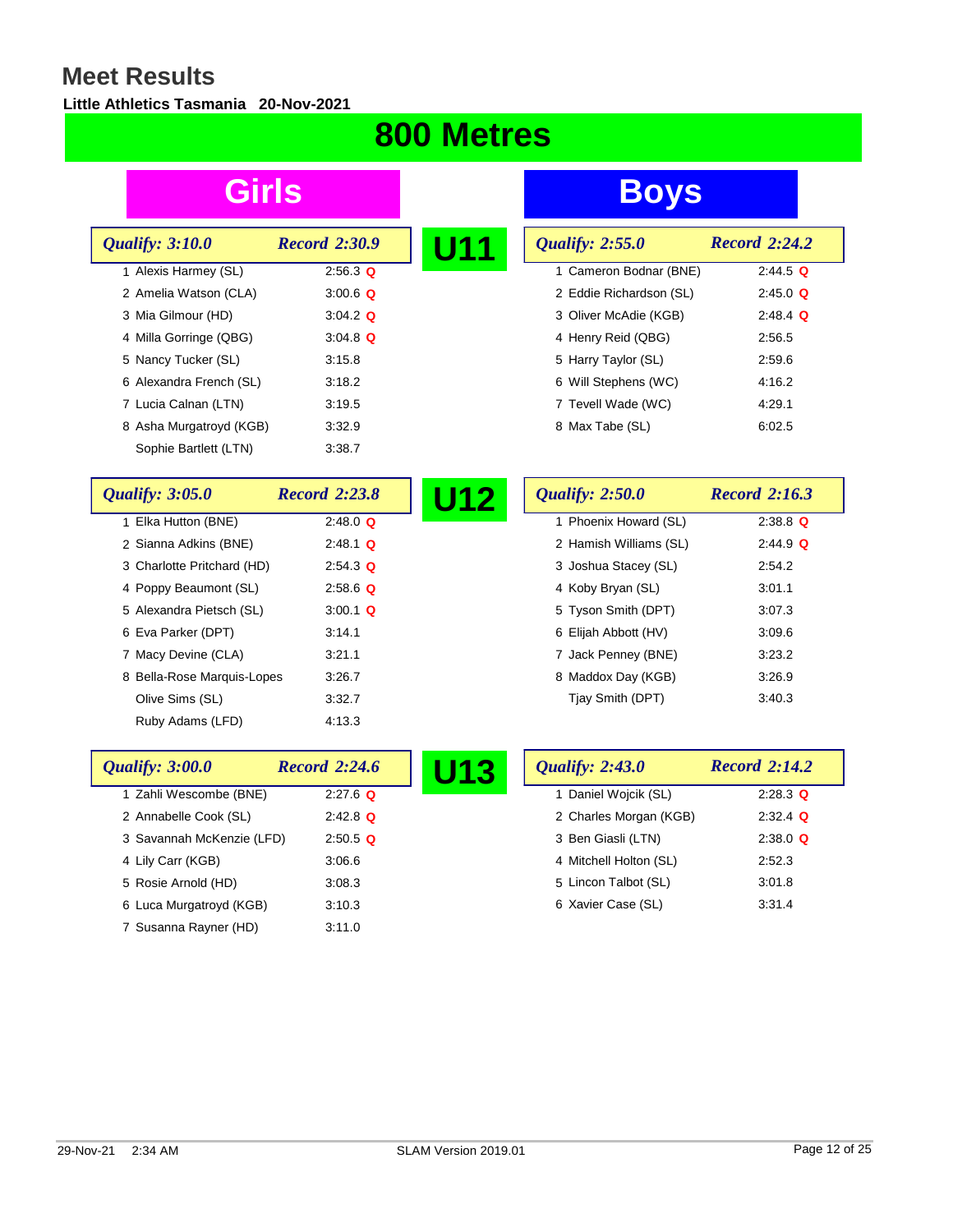#### **Little Athletics Tasmania 20-Nov-2021**

### **800 Metres Girls Boys U14** *Qualify:* 2:34.0 *Record* 2:08.5<br>1 Masimba Chindewere (BN 2:17.0 Q 1 Masimba Chindewere (BN 2 Sam Lindsay (SL) 2:18.1 **Q** 3 Isaac Dixon (CLA) 2:19.9 **Q** 4 Xavier Davie (SL) 2:20.2 **Q** 5 Nikolai Costa (HD) 2:29.6 **Q** 6 Luke Mckenzie (LFD) 2:32.1 **Q** 7 William Jarman (WC) 3:26.0 *Qualify: 2:57.0 Record 2:19.2* 1 Georgia Harmey (SL) 2:39.6 **Q** 2 Kasia Taylor (BNE) 2:46.8 **Q U15** *Qualify:* 2:28.0 *Record* 2:06.7<br>1 Jobie Wescombe (BNE) 2:20.6 **Q** 1 Jobie Wescombe (BNE) 2:20.6 **Q** 2 Koby Hovington (LFD) 2:27.4 **Q** *Qualify: 2:54.0 Record 2:20.9* 1 Indra Taylor (BNE) 2:45.9 **Q**

3 Oliver Morgan (HD) 2:31.9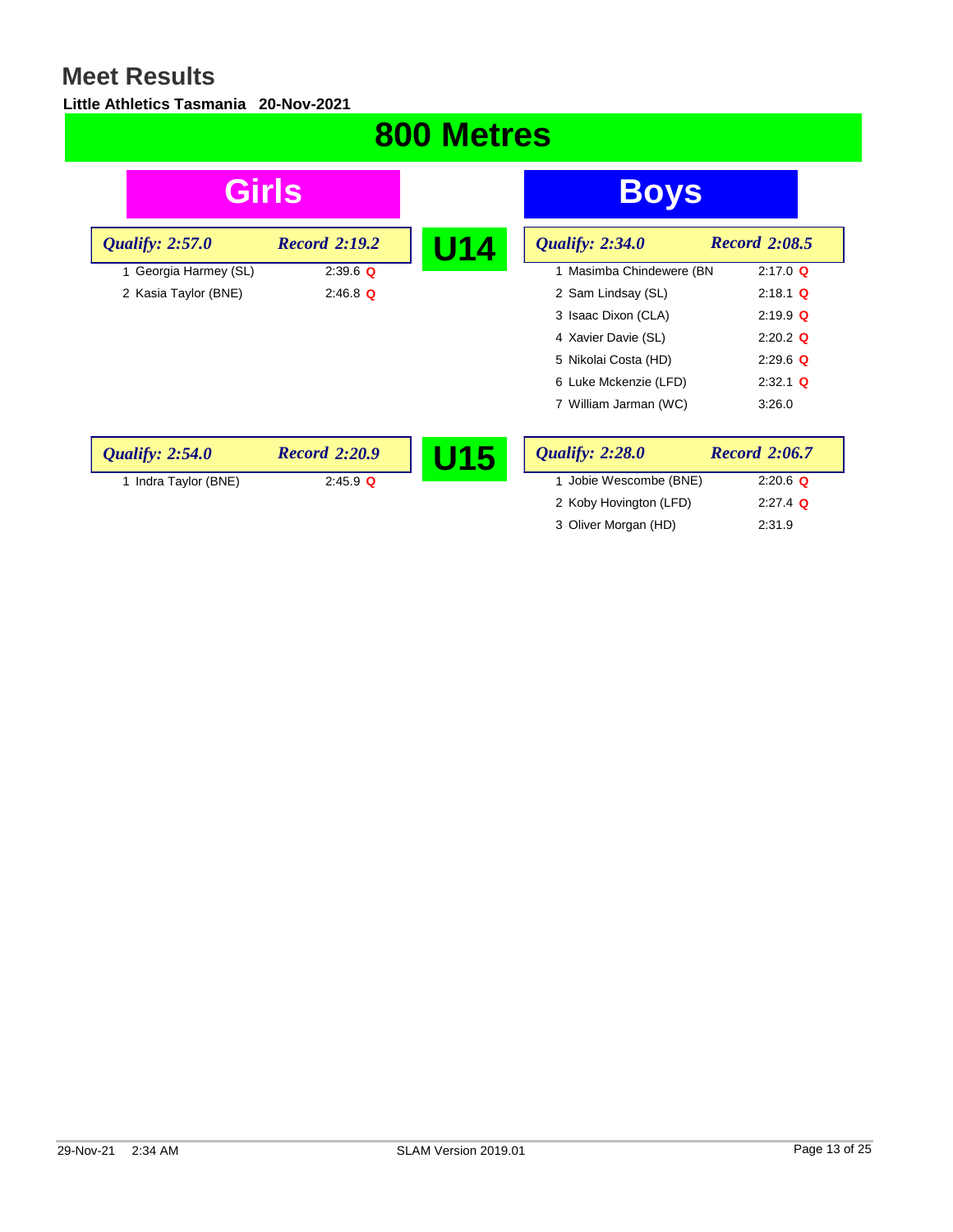*<u>Qualify: 2.0</sub>*</u>

#### **Little Athletics Tasmania 20-Nov-2021**

## **Long Jump**

| <b>Girls</b>             |                    |                | <b>Boys</b>                |                    |
|--------------------------|--------------------|----------------|----------------------------|--------------------|
| <i>calify: 2.0</i>       | Record 2.80        | U <sub>6</sub> | Qualify: 2.2               | <b>Record 2.73</b> |
| 1 Ava Robinson (SL)      | 1.67               |                | 1 Tate Schulz (SL)         | $2.24$ Q           |
| 2 Sophie Parker (DPT)    | 1.56               |                | 2 Lincoln Ellis (HV)       | 1.96               |
|                          |                    |                | 3 SaiDaniel Bulman (LTN)   | 1.80               |
|                          |                    |                | 4 Cole Langfield (SL)      | 1.76               |
|                          |                    |                | 5 Mateo Barton (DPT)       | 1.62               |
|                          |                    |                | 6 Hudson Young (LTN)       | 1.57               |
|                          |                    |                | 7 Edmund Williams (SL)     | 1.43               |
|                          |                    |                | 8 Zechariah Carmichael (LF | 1.39               |
|                          |                    |                | Kai Connelly (LFD)         | 1.36               |
|                          |                    |                | Harley Jackson (SED)       | 1.30               |
|                          |                    |                | Liam Smith (CLA)           | 1.11               |
|                          |                    |                | Jacob Parker (DPT)         | 0.75               |
| alify: 2.25              | <b>Record 3.16</b> | <b>U7</b>      | Qualify: 2.4               | Record 3.30        |
| 1 Phoebe Sullivan (I TN) | $253$ $\Omega$     |                | 1 Louis Perrett (HD)       | $269$ $\Omega$     |

| Qualify: 2.25            | Record 3.16 | <b>U7</b> | Qualify: 2.4             | Record 3.30 |
|--------------------------|-------------|-----------|--------------------------|-------------|
| 1 Phoebe Sullivan (LTN)  | $2.53$ Q    |           | 1 Louis Perrett (HD)     | $2.69$ Q    |
| 2 Lola Goodyer (SH)      | $2.42$ Q    |           | 2 Koby Pepper (SED)      | $2.66$ Q    |
| 3 Jessica Danziger (LFD) | $2.32$ Q    |           | 3 Oliver Reynolds (SL)   | $2.51$ Q    |
| 4 Makinley Trudgeon (SL) | $2.32$ Q    |           | 4 Willem De Jong (SL)    | $2.43$ Q    |
| 5 Aubree Brown (SL)      | 2.30 Q      |           | 5 Nash Langfield (SL)    | $2.43$ Q    |
| 6 Violet Krapf (SL)      | 2.23        |           | 6 Jonas Rush (SL)        | $2.42$ Q    |
| 7 Eleanor Milne (HD)     | 2.21        |           | 7 Noah Kleinig (SL)      | $2.42$ Q    |
| 8 Imogen Payne (LTN)     | 2.03        |           | 8 Hudson Yole (LTN)      | 2.30        |
| Ella Halloran (CMT)      | 2.03        |           | William McAvoy (HD)      | 2.18        |
| Maddie Pritchard (HD)    | 1.93        |           | William Moore (NE)       | 2.17        |
| Lily Gorringe (QBG)      | 1.93        |           | Joshua House (CLA)       | 2.15        |
| Marlee Vincent (HV)      | 1.90        |           | Will Humphrey (BNE)      | 2.13        |
| Paige Donnelly (WC)      | 1.88        |           | Archie Mason (HV)        | 2.13        |
| Addison Crouch (HV)      | 1.81        |           | Elijah McGregor (DPT)    | 1.99        |
| Makennah Wilson (WC)     | 1.80        |           | Taj Moore (SL)           | 1.97        |
| Opal Patmore (SL)        | 1.68        |           | Tanner Lette (NE)        | 1.93        |
| Molly Gray (HD)          | 1.58        |           | Alexander Hrycyszyn (SL) | 1.82        |
| Lucy Bonar (LTN)         | 1.45        |           | Charlie Hutton (SL)      | 1.73        |
|                          |             |           | Mason Ryan (SL)          | 1.67        |

Noah Oxley (HV) 1.06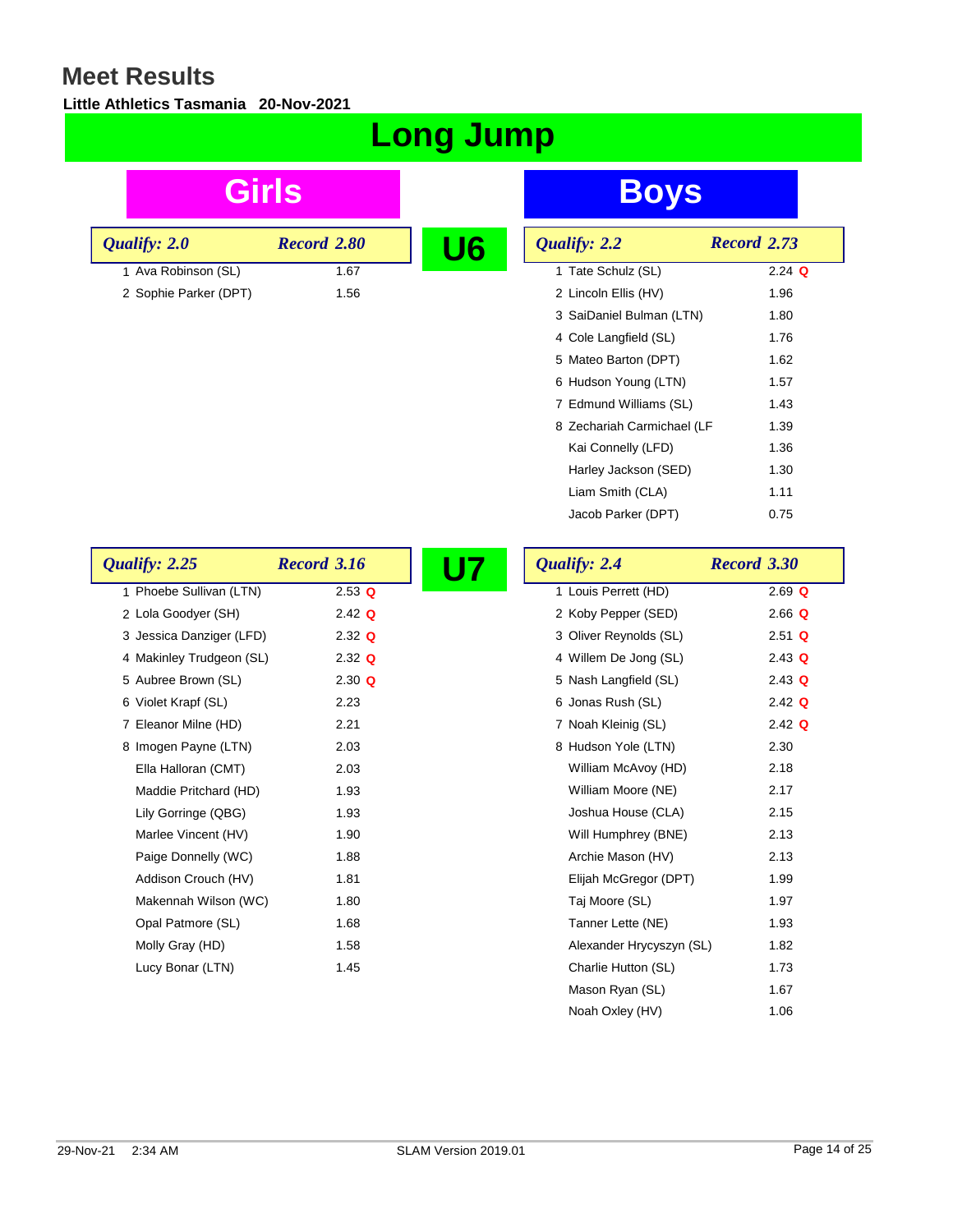#### **Little Athletics Tasmania 20-Nov-2021**

# **Long Jump**

| Qualify: 2.80            | Record 3.56 |  |
|--------------------------|-------------|--|
| 1 London Trotter (LFD)   | 2.66        |  |
| 2 Elke Dicker (BNE)      | 2.65        |  |
| 3 Gemma Richardson (SL)  | 2.50        |  |
| 4 Mila Pfeiffer (SL)     | 2.48        |  |
| 5 Frankie Finch (SL)     | 2.32        |  |
| 6 Bella McCullagh (LFD)  | 2.30        |  |
| 7 Elsie Woodward (HV)    | 2.12        |  |
| 8 Abigail Hrycyszyn (SL) | 2.08        |  |
| Ellie Bonar (LTN)        | 2.05        |  |
| Rhianne Hughes (WC)      | 2.00        |  |
| Evie Case (SL)           | 1.97        |  |
| Amelia Bessell (SL)      | 1.95        |  |
| Bianca Sugiarto (HV)     | 1.78        |  |
| Gabbi Donnelly (WC)      | 1.71        |  |

| Qualify: 3.10             | Record 3.98 |
|---------------------------|-------------|
| 1 Joshua Carmichael (LFD) | 2.91        |
| 2 Arthur Cooney (SL)      | 2.85        |
| 3 Noah Jackson (SED)      | 2.69        |
| 4 Harry Halloran (CMT)    | 2.68        |
| 5 Jayden Slater (NE)      | 2.67        |
| 6 Spencer Nelson (HD)     | 2.47        |
| 7 Michael Smith (CLA)     | 2.44        |
| 8 Elijah Carmichael (LFD) | 2.44        |
| Patrick Hateley (LFD)     | 2.41        |
| Flynn Young (LTN)         | 2.16        |
| Lucas Barrett (SL)        | 1.82        |
| Harry Ward (WC)           | 1.53        |

| Qualify: 3.10          | Record 4.05 | <u>U9</u> | Qualify: 3.30          | Record 4.22 |
|------------------------|-------------|-----------|------------------------|-------------|
| 1 Eadie Tucker (SL)    | $3.22$ Q    |           | 1 Lachlan Kleinig (SL) | 3.30 $Q$    |
| 2 Aria Ellis (HV)      | $3.21$ Q    |           | 2 Harry Mason (WC)     | 3.28        |
| 3 Belle Batten (SL)    | 2.94        |           | 3 Braxton Peden (DPT)  | 3.26        |
| 4 Ivy Furfaro (LTN)    | 2.89        |           | 4 Beau Schulz (SL)     | 3.23        |
| 5 Chloe Annis (SL)     | 2.84        |           | 5 Lachlan House (CLA)  | 3.21        |
| 6 Darci Doyle (HV)     | 2.73        |           | 6 Hudson O'Connor (SL) | 3.09        |
| 7 Hunter Howard (SL)   | 2.68        |           | 7 Dylan Post (LFD)     | 3.06        |
| 8 Isla Direen (HV)     | 2.68        |           | 8 Bente Diallo (SL)    | 3.03        |
| Frankie Gorringe (QBG) | 2.60        |           | Max Henstridge (SL)    | 3.02        |
| Maddison Innes (BNE)   | 2.57        |           | Louis Sulman (SED)     | 2.89        |
| Briget Moore (NE)      | 2.42        |           | Eli Brown (WC)         | 2.69        |
| Maya Humphrey (BNE)    | 2.41        |           | Bentley Lette (NE)     | 2.55        |
| Madeline French (SL)   | 2.34        |           | Percy Tabe (SL)        | 2.15        |
| Jaide Flood (LFD)      | 2.14        |           | Davidson Wade (WC)     | 1.87        |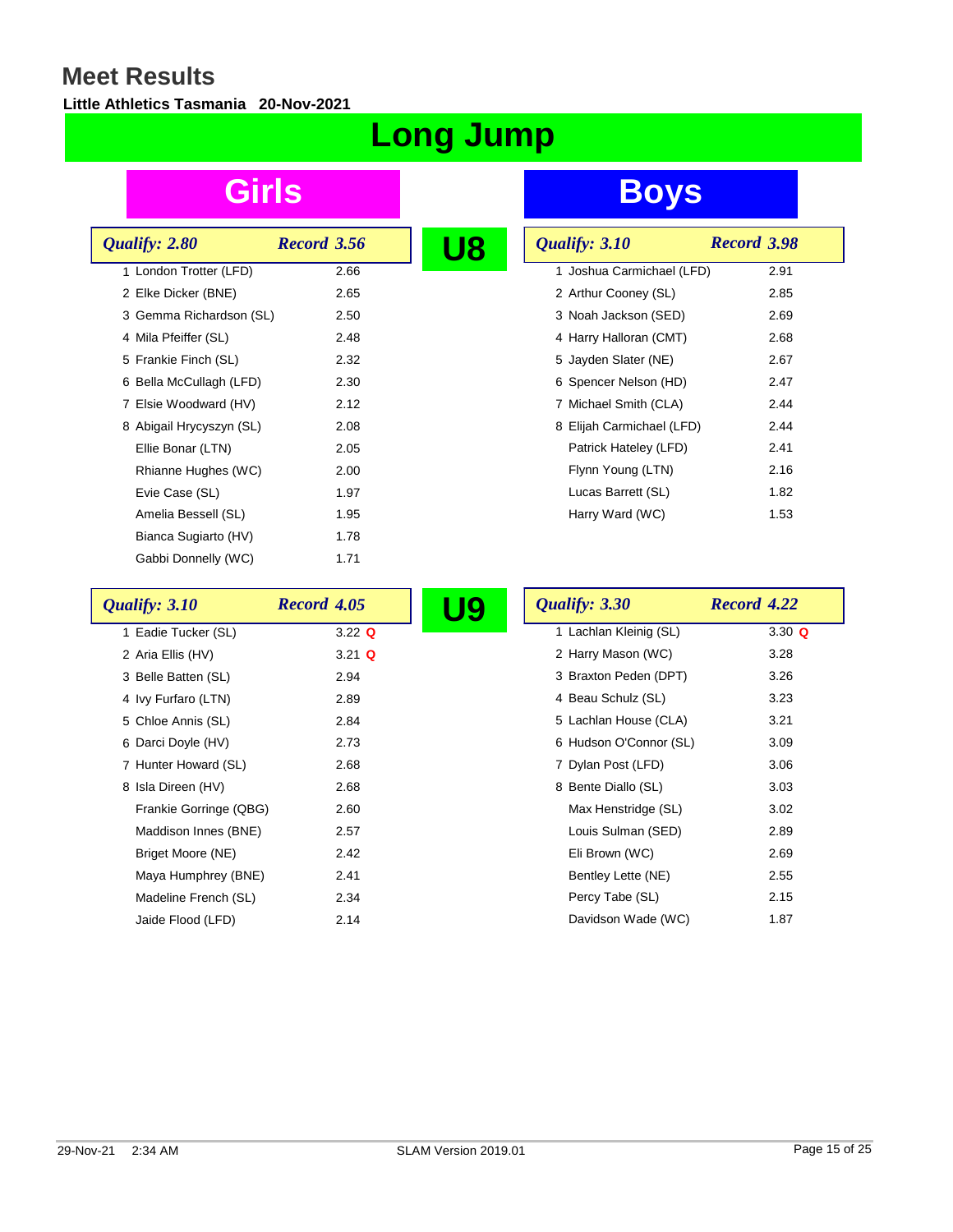#### **Little Athletics Tasmania 20-Nov-2021**

# **Long Jump**

| Qualify: 3.35            | Record 4.56 |  |
|--------------------------|-------------|--|
| 1 Erinn Smith (HV)       | $3.53$ Q    |  |
| 2 Lucette Crombie (HD)   | 3.48 $Q$    |  |
| 3 Milla Finch (SL)       | 3.32        |  |
| 4 Larnie Barrenger (SL)  | 3.29        |  |
| 5 Hanya Rush (SL)        | 3.16        |  |
| 6 Harriet McAvoy (HD)    | 3.07        |  |
| 7 Lola Sims (SL)         | 3.04        |  |
| 8 Eliza Davie (SL)       | 3.04        |  |
| Zara Cearley (SL)        | 2.97        |  |
| Callie Burgess (HV)      | 2.96        |  |
| Mahalia Brown (WC)       | 2.92        |  |
| Lillian O'Toole (NE)     | 2.92        |  |
| Bella Monson (BNE)       | 2.73        |  |
| Lucy Curran (DPT)        | 2.70        |  |
| Giselle Andrews (LTN)    | 2.66        |  |
| Adele Woodward (HV)      | 2.57        |  |
| Ebony Griggs (HV)        | 2.40        |  |
| Pippa Harmey (SL)        | 2.36        |  |
| Charli-Rose Jarman (WC)  | 2.34        |  |
| Annabelle Pritchard (HD) | 2.30        |  |
| Claudia Day (KGB)        | 2.20        |  |
| Taylor Sullivan (LTN)    | 2.15        |  |
| Mackenzie King (HD)      | 1.73        |  |
|                          |             |  |

| <b>U10</b> | Qualify: 3.70            | Record 4.49 |
|------------|--------------------------|-------------|
|            | 1 Sid Perrett (HD)       | 4.03 $Q$    |
|            | 2 Campbell Woodgate (SL) | 3.60        |
|            | 3 Toby Flanagan (SL)     | 3.38        |
|            | 4 Alfie Beaumont (SL)    | 3.26        |
|            | 5 Rex Adams (LFD)        | 3.26        |
|            | 6 Kaneeda Connolly (LFD) | 3.18        |
|            | 7 Casey Pfeiffer (SL)    | 3.13        |
|            | 8 Rupert Williams (SL)   | 3.10        |
|            | Sawyer Hart (SL)         | 3.09        |
|            | Henry Kew (KGB)          | 2.96        |
|            | Lucas Holton (SL)        | 2.94        |
|            | Jamie Danziger (LFD)     | 2.87        |
|            | Hudson Trudgeon (SL)     | 2.63        |
|            | Alexander King (HD)      | 2.55        |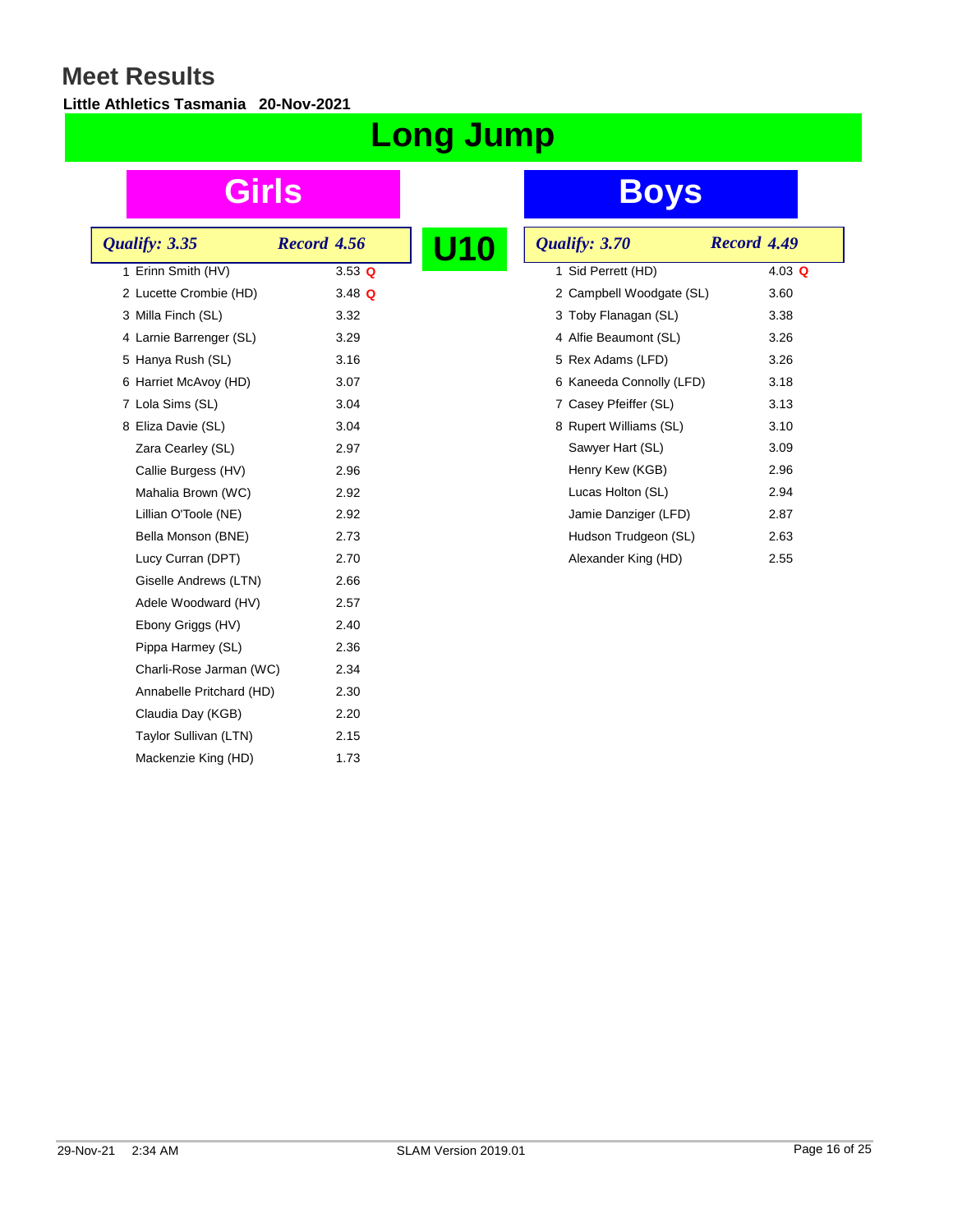#### **Little Athletics Tasmania 20-Nov-2021**

# **Long Jump**

## **Girls Boys**

 $\frac{1}{4.26}$  Q

| Qualify: 3.85              | Record 4.88 | U12 | Qualify: 4.10         | <b>Record 5.02</b> |
|----------------------------|-------------|-----|-----------------------|--------------------|
| 1 Elka Hutton (BNE)        | 4.24 $Q$    |     | 1 Koby Bryan (SL)     | 4.26               |
| 2 Sianna Adkins (BNE)      | 4.22 $Q$    |     | 2 Jasper Mason (HV)   | 3.93               |
| 3 Palepa Leauma (CLA)      | 4.05 $Q$    |     | 3 Tjay Smith (DPT)    | 3.74               |
| 4 Cammi Thomas (LTN)       | $3.86$ Q    |     | 4 Max Garwood (HD)    | 3.57               |
| 5 Paige Nowland (CLA)      | 3.85Q       |     | 5 Thomas Davie (SL)   | 3.57               |
| 6 Poppy Beaumont (SL)      | 3.55        |     | 6 Maddox Day (KGB)    | 3.54               |
| 7 Paige Curran (DPT)       | 3.40        |     | 7 Tyson Smith (DPT)   | 3.42               |
| 8 Charlotte Pritchard (HD) | 3.30        |     | 8 Phoenix Howard (SL) | 3.36               |
| Bella-Rose Marquis-Lopes   | 3.10        |     | Jack Penney (BNE)     | 3.30               |
| Macy Devine (CLA)          | 3.01        |     | Elijah Abbott (HV)    | 3.26               |
| Sierra Smith (LTN)         | 3.01        |     | Solomon Boyle (SL)    | 3.23               |
| Olive Sims (SL)            | 2.97        |     | Joshua Stacey (SL)    | 3.23               |
| Alexandra Pietsch (SL)     | 2.92        |     | Hamish Williams (SL)  | 3.17               |
| Eva Parker (DPT)           | 2.76        |     | Jack Danziger (LFD)   | 3.04               |
| Matilda Horsburgh (SL)     | 2.51        |     |                       |                    |
| Ruby Adams (LFD)           | 2.26        |     |                       |                    |
|                            |             |     |                       |                    |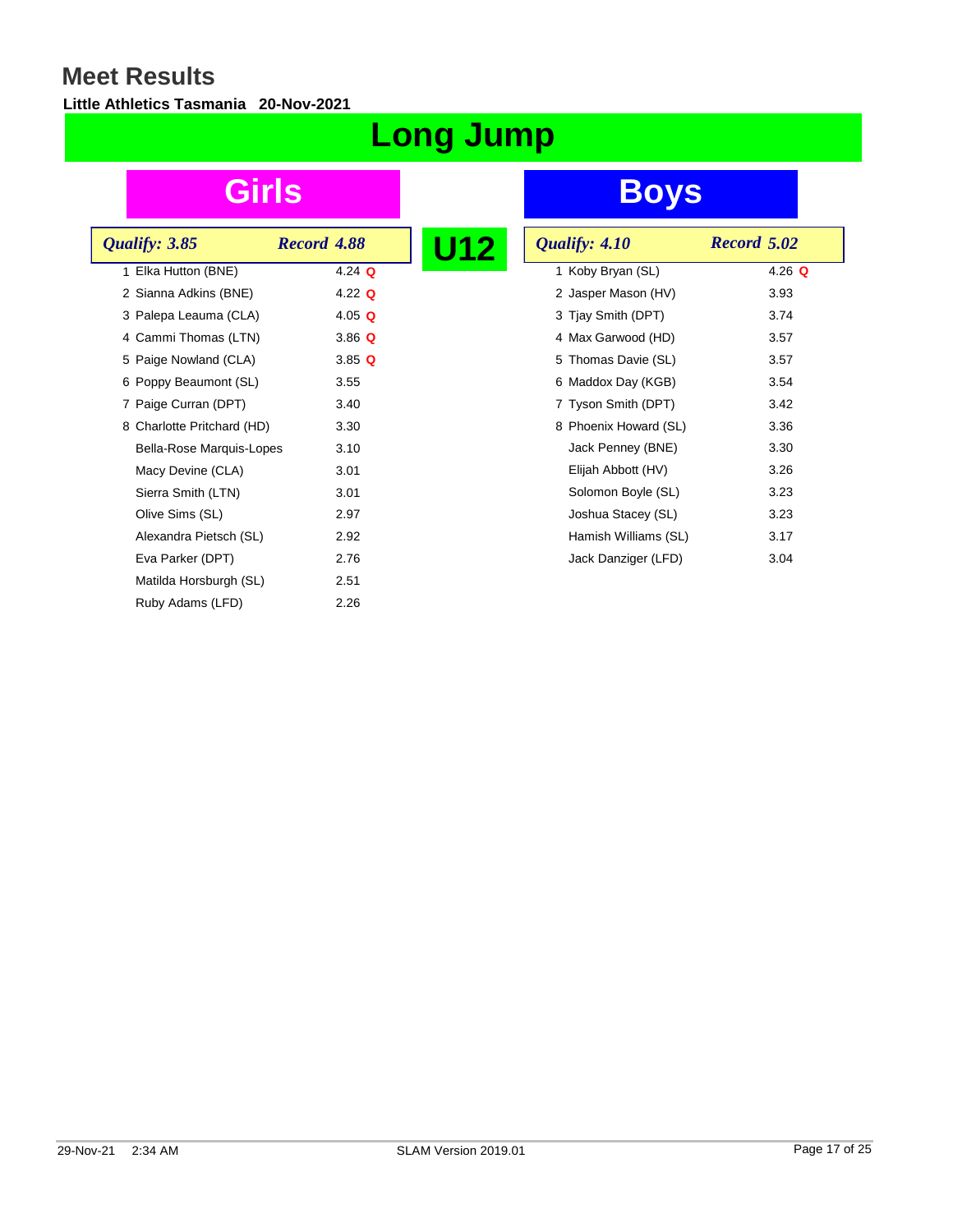### **Little Athletics Tasmania 20-Nov-2021**

# **High Jump**

| Qualify: 1.15           | Record 1.45   | U11 |
|-------------------------|---------------|-----|
| 1 Alexis Harmey (SL)    | 1.20 $Q$      |     |
| 2 Halo Schulz (SL)      | 1.20 $\Omega$ |     |
| 3 Mia Gilmour (HD)      | 1.20 $\Omega$ |     |
| 4 Bronte Krapf (SL)     | 1.15 Q        |     |
| 5 Alexandra French (SL) | 1.15 Q        |     |
| 6 Asha Murgatroyd (KGB) | 1.15 Q        |     |
| 7 Georgia Lange (KGB)   | 1.15 Q        |     |
| 8 Lucia Calnan (LTN)    | 1.10          |     |
| Rori Barwick (SL)       | 1.10          |     |
| Milla Gorringe (QBG)    | 1.05          |     |
| Nancy Tucker (SL)       | 1.00          |     |
| Amelia Watson (CLA)     | 1.00          |     |
| Sophie Bartlett (LTN)   | 0.90          |     |

| U11 | Qualify: 1.20          | <b>Record 1.55</b> |
|-----|------------------------|--------------------|
|     | 1 Lewis Thorpe (HV)    | 1.32 $Q$           |
|     | 2 Kade Barwick (SL)    | 1.25 $Q$           |
|     | 3 Ethan Corkery (SL)   | 1.15               |
|     | 4 Henry Reid (QBG)     | 1.15               |
|     | 5 Samuel Aspinall (SL) | 1.15               |
|     | 5 Charlie Arnold (HD)  | 1.15               |
|     | 7 Harry Taylor (SL)    | 1.10               |
|     | 8 Oliver McAdie (KGB)  | 1.10               |
|     | Geordie Oakford (HV)   | 1.05               |
|     | Flynn McPhail (QBG)    | 1.00               |
|     | Eli Patmore (SL)       | 1.00               |
|     | Max Tabe (SL)          | 0.95               |
|     | Eddie Richardson (SL)  | 0.95               |
|     | Blake Oakley (ED)      | 0.95               |
|     | Will Stephens (WC)     | 0.90               |
|     | Elijah Payne (LTN)     | 0.90               |
|     | Tevell Wade (WC)       |                    |

| Qualify: 1.25             | <b>Record 1.59</b> | U13 | Qualify: 1.40             | Record 1.67 |
|---------------------------|--------------------|-----|---------------------------|-------------|
| 1 Matilda Lange (KGB)     | 1.50 $Q$           |     | 1 Sebastian Hardinge (SL) | 1.35        |
| 2 Isla Werkman (KGB)      | 1.30 $\Omega$      |     | 2 Lincon Talbot (SL)      | 1.30        |
| 3 Macie Petterwood (SL)   | 1.30 $Q$           |     | 3 Rhys Barwick (SL)       | 1.25        |
| 4 Luca Murgatroyd (KGB)   | 1.30 $\Omega$      |     | 4 Charles Morgan (KGB)    | 1.20        |
| 5 Annabelle Cook (SL)     | 1.25 $Q$           |     | 5 Ben Giasli (LTN)        | 1.15        |
| 6 Rosie Arnold (HD)       | 1.25 $Q$           |     | Xavier Case (SL)          |             |
| 7 Savannah McKenzie (LFD) | 1.15               |     |                           |             |
| 8 Milah Hatten (KGB)      | 1.10               |     |                           |             |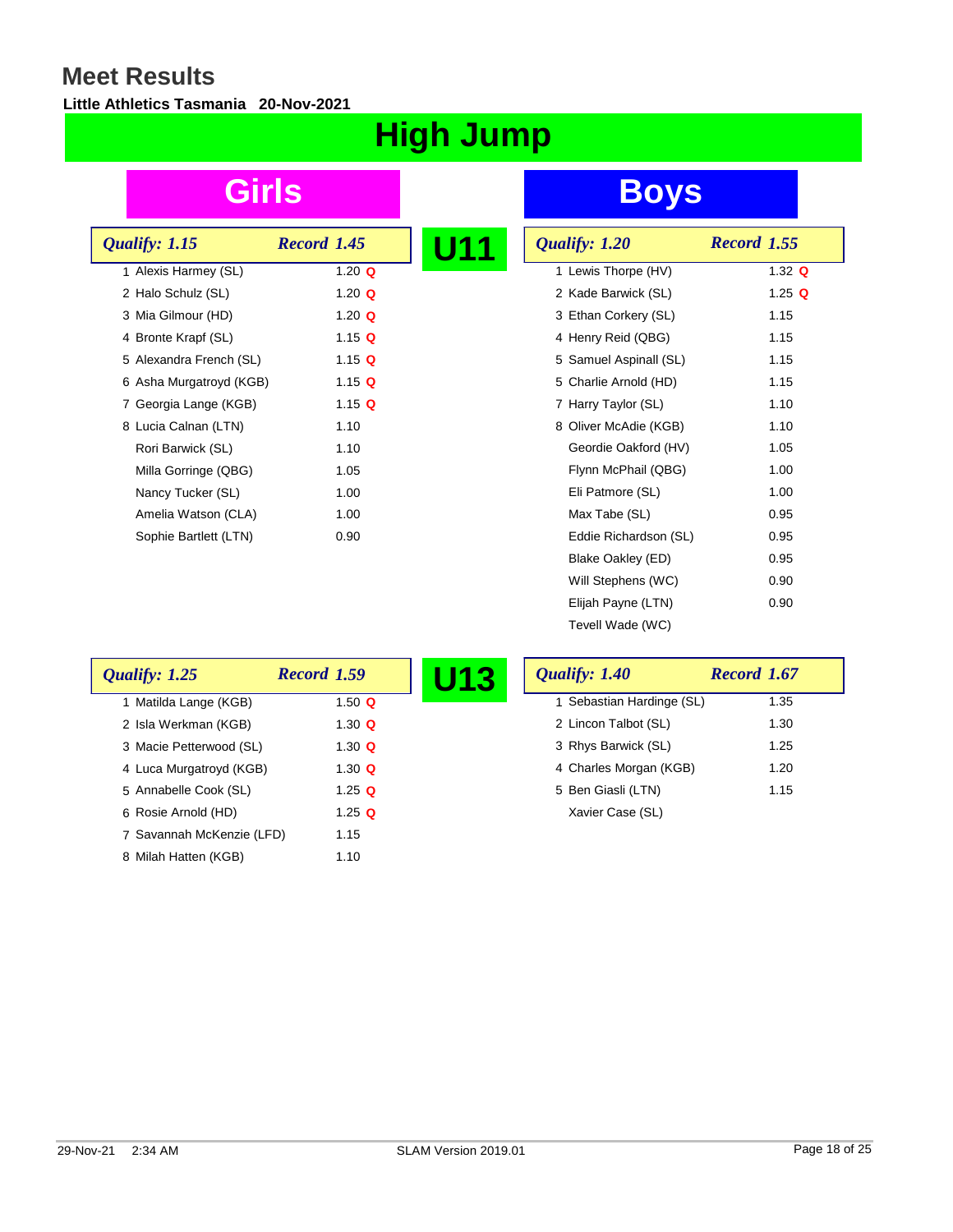#### **Little Athletics Tasmania 20-Nov-2021**

# **Triple Jump**

| Qualify: 9.00           | <b>Record 11.38</b> |  |
|-------------------------|---------------------|--|
| 1 Evie Bingham (HD)     | 10.40 $\Omega$      |  |
| 2 Claudia Beaumont (SL) | $9.99 \Omega$       |  |
| 3 Georgia Harmey (SL)   | $9.47$ Q            |  |
| 4 Amelia Steedman (QBG) | $9.23$ Q            |  |
| 5 Kasia Taylor (BNE)    | $9.00 \Omega$       |  |
| 6 Ava Murfet (SL)       | 8.29                |  |
| 7 Ella Curran (DPT)     | 7.55                |  |
|                         |                     |  |

| U14 | Qualify: 10.00           | <b>Record 13.10</b> |
|-----|--------------------------|---------------------|
|     | 1 Masimba Chindewere (BN | 11.42 $Q$           |
|     | 2 Flynn Smith (HV)       | 10.79 $Q$           |
|     | 3 Isaac Dixon (CLA)      | 10.66 Q             |
|     | 4 Xavier Davie (SL)      | 9.42                |
|     | 5 Sam Lindsay (SL)       | 9.40                |
|     | 6 Nicholas Chivers (CLA) | 8.86                |
|     | 7 Luke Mckenzie (LFD)    | 8.59                |
|     | 8 Loki Myatt (SL)        | 8.40                |
|     | Oscar Atkinson (CLA)     | 7.58                |
|     | William Jarman (WC)      | 7.02                |

| Qualify: 9.50            | <b>Record 11.13</b> | J15 | <b>Qualify: 10.50</b>  | <b>Record 12.97</b> |
|--------------------------|---------------------|-----|------------------------|---------------------|
| 1 Charli Ross (SL)       | 11.12 $Q$           |     | Blake Doyle (HV)       | 12.45 <b>Q</b>      |
| 2 Izzy Wing (LTN)        | 10.45 $Q$           |     | 2 Hunter Thorpe (HV)   | 12.27 $\Omega$      |
| 3 Sophie Lithgow (BNE)   | 9.43                |     | 3 Avery Thomas (LTN)   | 12.05 Q             |
| 4 Indra Taylor (BNE)     | 9.07                |     | 4 PJ Clark (LTN)       | 10.79 $\Omega$      |
| 5 Breeanna Farrell (LFD) | 8.79                |     | 5 Koby Hovington (LFD) | 10.15               |
|                          |                     |     | 6 Colby Mac Venn (WC)  | 9.87                |
|                          |                     |     | 7 Oliver Morgan (HD)   | 8.46                |
|                          |                     |     | Riley Howard (SL)      |                     |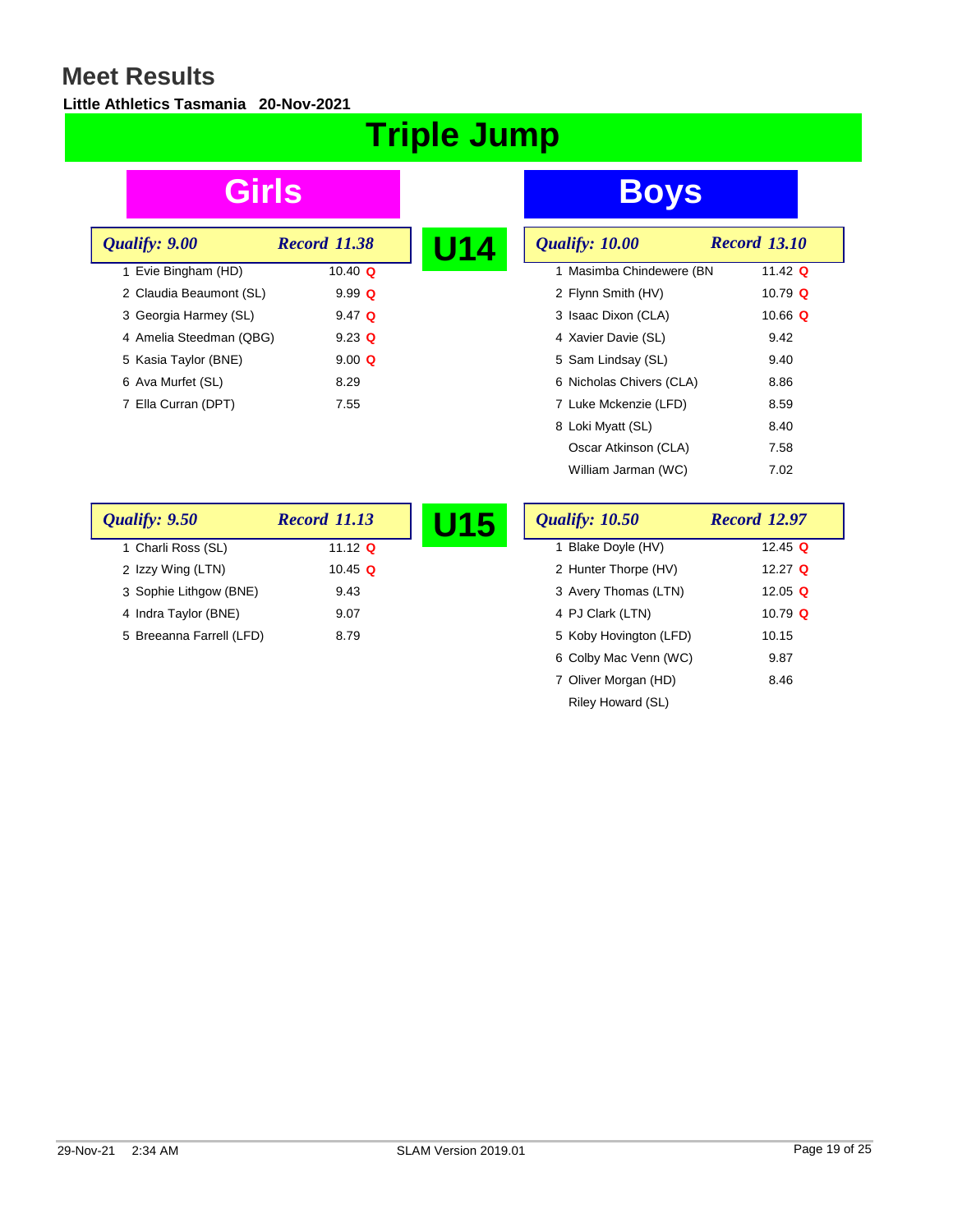#### **Little Athletics Tasmania 20-Nov-2021**

| <u>Discus</u>          |                     |           |                          |                     |
|------------------------|---------------------|-----------|--------------------------|---------------------|
| Girls                  |                     |           | <b>Boys</b>              |                     |
| Qualify: 6.4           | <b>Record 10.69</b> | U6        | Qualify: 8.4             | <b>Record 11.68</b> |
| 1 Ava Robinson (SL)    | 6.05                |           | 1 Leo Furfaro (LTN)      | 7.05                |
| 2 Sophie Parker (DPT)  | 4.59                |           | 2 Cole Langfield (SL)    | 6.22                |
|                        |                     |           | 3 Kai Connelly (LFD)     | 5.82                |
|                        |                     |           | 4 Liam Smith (CLA)       | 5.72                |
|                        |                     |           | 5 Tate Schulz (SL)       | 5.65                |
|                        |                     |           | 6 Nixon Hughes (DPT)     | 5.22                |
|                        |                     |           | 7 Hudson Young (LTN)     | 5.22                |
|                        |                     |           | 8 SaiDaniel Bulman (LTN) | 5.06                |
|                        |                     |           | Harley Jackson (SED)     | 5.00                |
|                        |                     |           | Mateo Barton (DPT)       | 4.91                |
|                        |                     |           | Edmund Williams (SL)     | 4.48                |
|                        |                     |           | Zechariah Carmichael (LF | 4.22                |
|                        |                     |           | Jacob Parker (DPT)       | 3.01                |
|                        |                     |           | Lincoln Ellis (HV)       | 2.84                |
| Qualify: 12.00         | <b>Record 22.92</b> | <b>U9</b> | <b>Qualify: 16.00</b>    | <b>Record 29.64</b> |
| 1 Laura Cunha (SL)     | 19.14 $Q$           |           | 1 Braxton Peden (DPT)    | 17.79 Q             |
| 2 Ivy Furfaro (LTN)    | 13.97 Q             |           | 2 Bente Diallo (SL)      | 15.40               |
| 3 Eadie Tucker (SL)    | 9.92                |           | 3 Max Henstridge (SL)    | 13.90               |
| 4 Belle Batten (SL)    | 9.83                |           | 4 Lachlan Kleinig (SL)   | 13.88               |
| 5 Maya Humphrey (BNE)  | 9.75                |           | 5 Harry Mason (WC)       | 11.99               |
| 6 Maia Barritt (SL)    | 9.48                |           | 6 Lachlan House (CLA)    | 11.51               |
| 7 Isla Direen (HV)     | 9.22                |           | 7 Hudson O'Connor (SL)   | 9.84                |
| 8 Madeline French (SL) | 9.21                |           | 8 Beau Schulz (SL)       | 9.36                |
| Aria Ellis (HV)        | 9.17                |           | Louis Sulman (SED)       | 7.74                |
| Hunter Howard (SL)     | 8.27                |           | Eli Brown (WC)           | 7.65                |
| Darci Doyle (HV)       | 7.57                |           | Percy Tabe (SL)          | 7.26                |
| Frankie Gorringe (QBG) | 6.83                |           | Bentley Lette (NE)       | 7.21                |
| Chloe Annis (SL)       | 5.97                |           | Davidson Wade (WC)       | 6.46                |
| Jaide Flood (LFD)      | 5.90                |           |                          |                     |

Maddison Innes (BNE) 4.66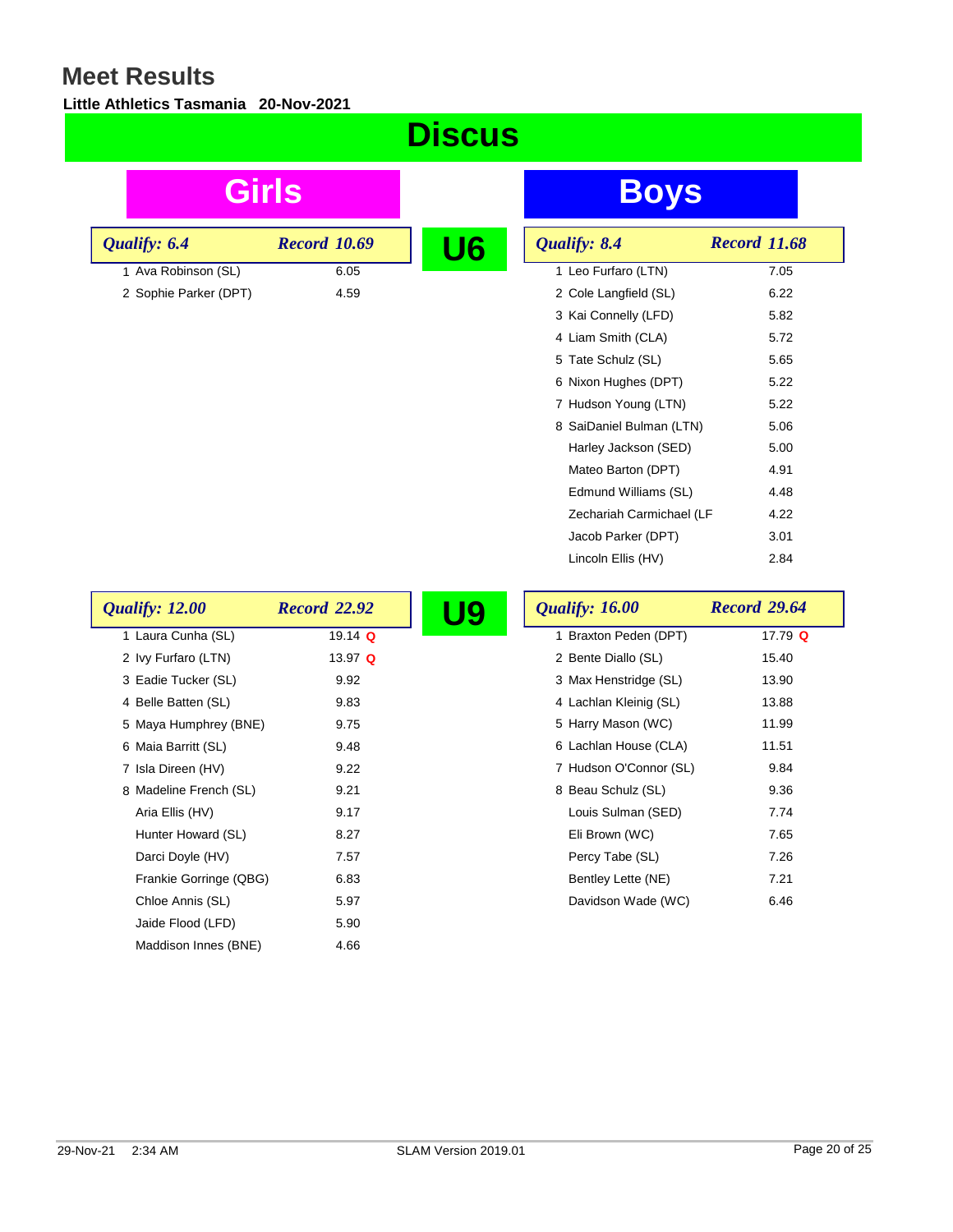### **Little Athletics Tasmania 20-Nov-2021**

# **Discus**

| <i><b>Qualify: 17.00</b></i> | <b>Record 34.08</b> | U12 |  |
|------------------------------|---------------------|-----|--|
| 1 Palepa Leauma (CLA)        | $29.12$ Q           |     |  |
| 2 Sianna Adkins (BNE)        | $25.52$ Q           |     |  |
| 3 Keeley Trudgeon (SL)       | 16.85               |     |  |
| 4 Poppy Beaumont (SL)        | 16.39               |     |  |
| 5 Macy Devine (CLA)          | 16.36               |     |  |
| 6 Elka Hutton (BNE)          | 15.92               |     |  |
| 7 Cammi Thomas (LTN)         | 15.79               |     |  |
| 8 Molly Ross (SL)            | 14.83               |     |  |
| Paige Nowland (CLA)          | 14.41               |     |  |
| Eva Parker (DPT)             | 14.19               |     |  |
| Matilda Horsburgh (SL)       | 12.68               |     |  |
| Paige Curran (DPT)           | 12.15               |     |  |
| Alexandra Pietsch (SL)       | 11.59               |     |  |
| Charlotte Pritchard (HD)     | 10.82               |     |  |
| Olive Sims (SL)              | 10.75               |     |  |
| Ruby Adams (LFD)             | 10.44               |     |  |
|                              |                     |     |  |

| <b>Record 44.28</b>                                                                                                                                                                                                                                                                                                        |
|----------------------------------------------------------------------------------------------------------------------------------------------------------------------------------------------------------------------------------------------------------------------------------------------------------------------------|
| 17.71                                                                                                                                                                                                                                                                                                                      |
| 17.40                                                                                                                                                                                                                                                                                                                      |
| 15.95                                                                                                                                                                                                                                                                                                                      |
| 15.86                                                                                                                                                                                                                                                                                                                      |
| 15.83                                                                                                                                                                                                                                                                                                                      |
| 14.42                                                                                                                                                                                                                                                                                                                      |
| 14.06                                                                                                                                                                                                                                                                                                                      |
| 13.95                                                                                                                                                                                                                                                                                                                      |
| 11.72                                                                                                                                                                                                                                                                                                                      |
| 11.18                                                                                                                                                                                                                                                                                                                      |
| 11.02                                                                                                                                                                                                                                                                                                                      |
| 9.89                                                                                                                                                                                                                                                                                                                       |
|                                                                                                                                                                                                                                                                                                                            |
| <b>Qualify: 22.00</b><br>1 Tjay Smith (DPT)<br>2 Koby Bryan (SL)<br>3 Jack Penney (BNE)<br>4 Tyson Smith (DPT)<br>5 Thomas Davie (SL)<br>6 Maddox Day (KGB)<br>7 Jasper Mason (HV)<br>8 Hamish Williams (SL)<br>Phoenix Howard (SL)<br>Max Garwood (HD)<br>Jack Danziger (LFD)<br>Joshua Stacey (SL)<br>Elijah Abbott (HV) |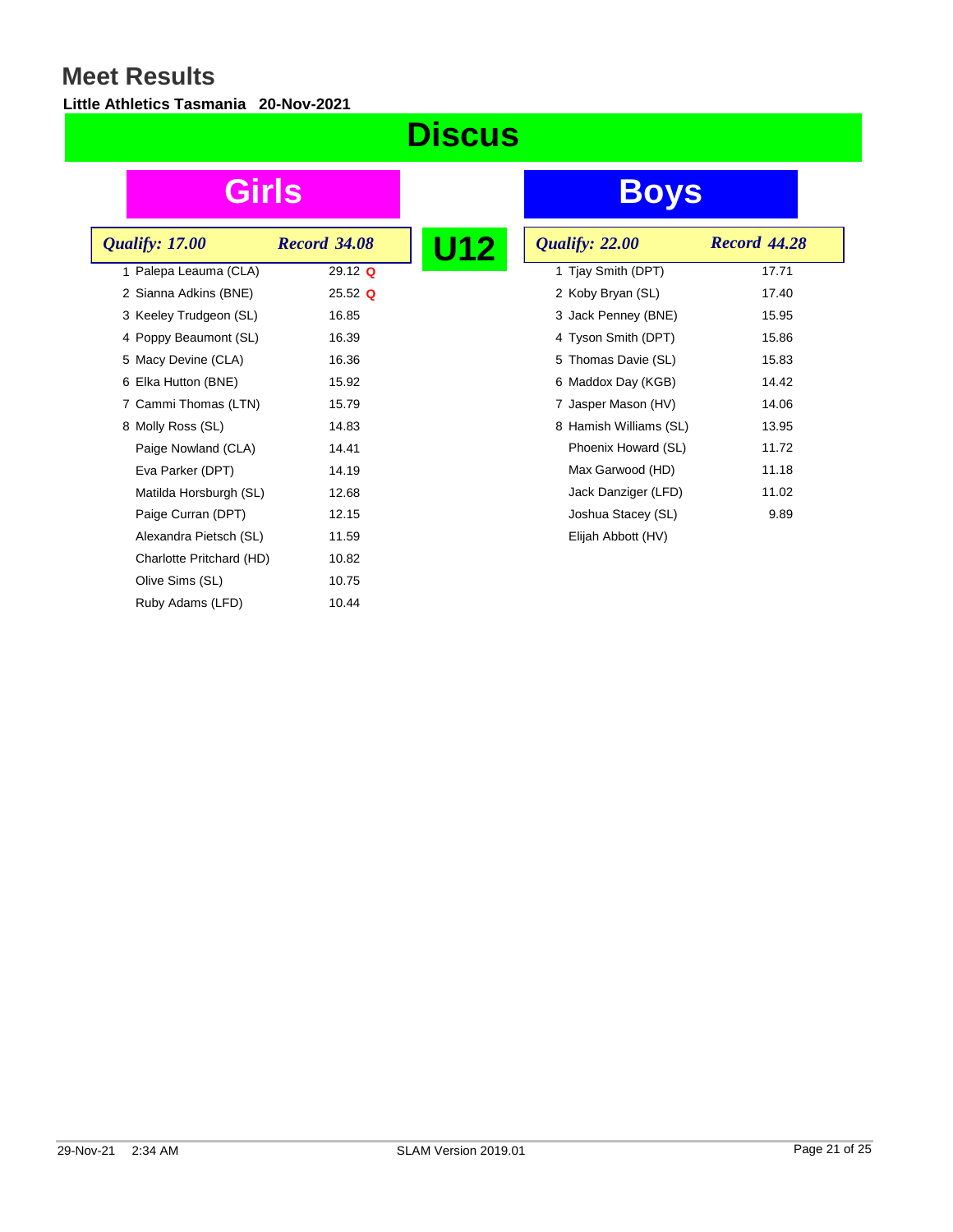### **Little Athletics Tasmania 20-Nov-2021**

# **Shot Put**

| Qualify: 4.25           | Record 6.76 |  |
|-------------------------|-------------|--|
| 1 Elke Dicker (BNE)     | 4.64 $Q$    |  |
| 2 Gabbi Donnelly (WC)   | 4.02        |  |
| 3 Frankie Finch (SL)    | 3.93        |  |
| 4 Elsie Woodward (HV)   | 3.87        |  |
| 5 Ellie Bonar (LTN)     | 3.69        |  |
| 6 Evie Case (SL)        | 3.62        |  |
| 7 Bella McCullagh (LFD) | 3.24        |  |
| 8 Bianca Sugiarto (HV)  | 3.16        |  |
| Rhianne Hughes (WC)     | 3.02        |  |
| Abigail Hrycyszyn (SL)  | 2.98        |  |
| Gemma Richardson (SL)   | 2.94        |  |
| Mila Pfeiffer (SL)      | 2.90        |  |
| London Trotter (LFD)    | 2.89        |  |
| Amelia Bessell (SL)     | 2.36        |  |

| Qualify: 5.00             | Record 9.67 |
|---------------------------|-------------|
| 1 Joshua Carmichael (LFD) | 4.48        |
| 2 Jayden Slater (NE)      | 4.44        |
| 3 Harry Halloran (CMT)    | 4.37        |
| 4 Arthur Cooney (SL)      | 4.35        |
| 5 Michael Smith (CLA)     | 4.02        |
| 6 Flynn Young (LTN)       | 4.01        |
| 7 Patrick Hateley (LFD)   | 3.63        |
| 8 Spencer Nelson (HD)     | 3.27        |
| Elijah Carmichael (LFD)   | 3.09        |
| Lucas Barrett (SL)        | 3.04        |
| Noah Jackson (SED)        | 2.89        |
| Harry Ward (WC)           | 2.43        |

| Qualify: 6.50           | <b>Record 10.26</b>  | <b>U11</b><br>Qualify: 7.20 | <b>Record 12.04</b> |
|-------------------------|----------------------|-----------------------------|---------------------|
| 1 Mia Gilmour (HD)      | 8.85Q                | 1 Lewis Thorpe (HV)         | $8.26$ Q            |
| 3 Bronte Krapf (SL)     | 6.64 $Q$             | 2 Cameron Bodnar (BNE)      | $7.75$ Q            |
| 4 Georgia Lange (KGB)   | 6.41                 | 3 Eli Patmore (SL)          | 6.41                |
| 5 Alexandra French (SL) | 6.11                 | 4 Max Tabe (SL)             | 6.22                |
| 6 Asha Murgatroyd (KGB) | 5.99                 | 5 Oliver McAdie (KGB)       | 6.01                |
| 7 Milla Gorringe (QBG)  | 5.60                 | 6 Eddie Richardson (SL)     | 5.94                |
| 8 Amelia Watson (CLA)   | 5.01                 | 7 Charlie Arnold (HD)       | 5.83                |
| Halo Schulz (SL)        | 4.94                 | 8 Kade Barwick (SL)         | 5.75                |
| Nancy Tucker (SL)       | 4.83                 | Ethan Corkery (SL)          | 5.70                |
| Rori Barwick (SL)       | 4.77                 | Blake Oakley (ED)           | 4.63                |
| Lucia Calnan (LTN)      | 3.85                 | Will Stephens (WC)          | 4.42                |
| Sophie Bartlett (LTN)   | 3.79                 | Harry Taylor (SL)           | 4.41                |
| Bella Flood (LFD)       | 3.57                 | Elijah Payne (LTN)          | 4.38                |
| Alexis Harmey (SL)      | $7.93 \; \textbf{Q}$ | Tevell Wade (WC)            | 3.25                |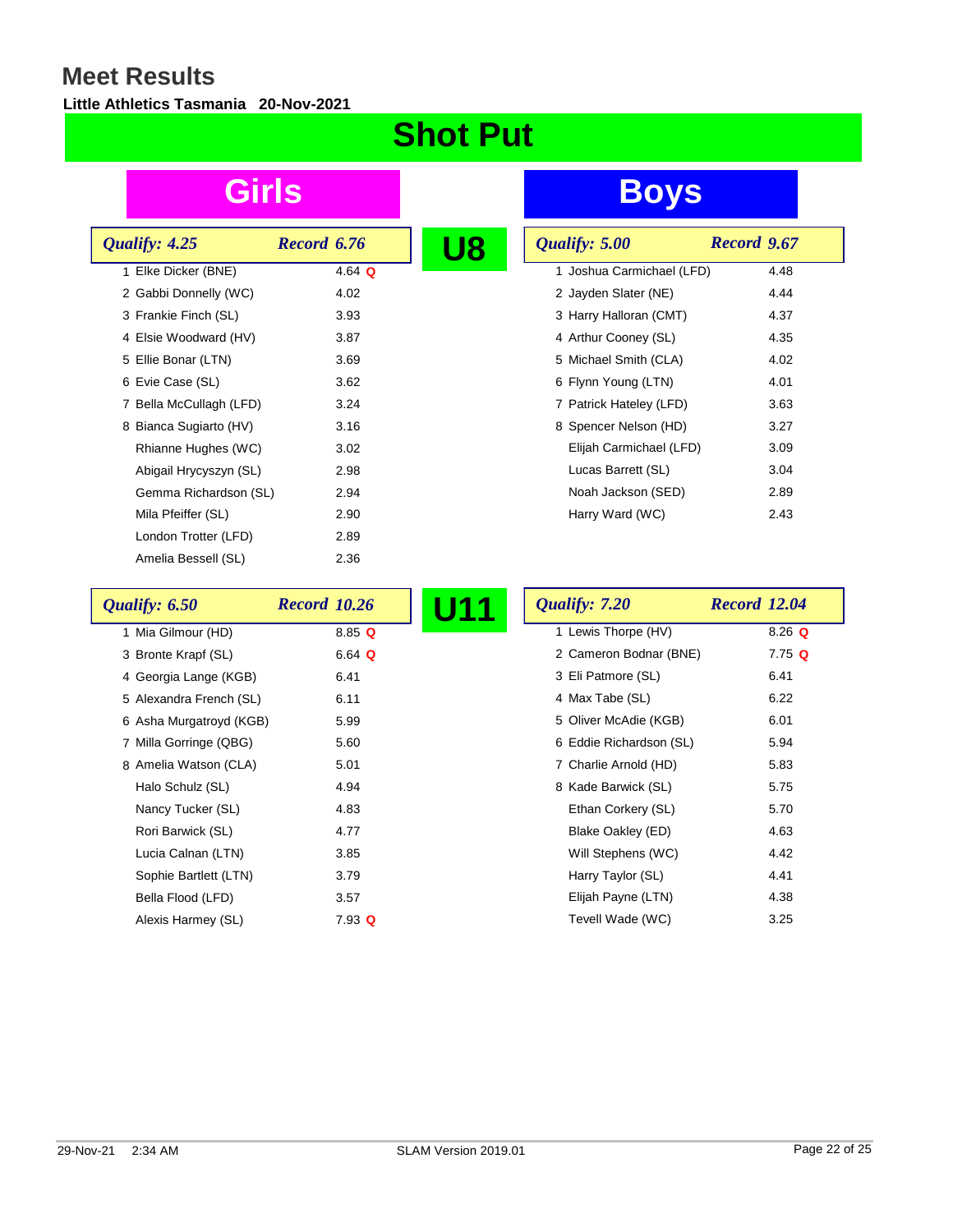#### **Little Athletics Tasmania 20-Nov-2021**

# **Shot Put**

| Qualify: 7.80           | <b>Record 12.84</b> | U14 |
|-------------------------|---------------------|-----|
| 1 Ava Murfet (SL)       | $8.11 \Omega$       |     |
| 2 Kasia Taylor (BNE)    | $7.80$ Q            |     |
| 3 Ella Curran (DPT)     | 7.30                |     |
| 4 Evie Bingham (HD)     | 7.09                |     |
| 5 Georgia Harmey (SL)   | 6.36                |     |
| 6 Amelia Steedman (QBG) | 6.07                |     |

| U14 | Qualify: 8.50         | <b>Record 15.08</b> |
|-----|-----------------------|---------------------|
|     | 1 Xavier Leauma (CLA) | 12.18 $Q$           |
|     | 2 Isaac Dixon (CLA)   | $9.90 \Omega$       |
|     | 3 Xavier Davie (SL)   | $9.56$ Q            |
|     | 4 Loki Myatt (SL)     | $9.04$ Q            |
|     | 5 Sam Lindsay (SL)    | 7.31                |
|     | 6 William Jarman (WC) | 6.35                |
|     | 7 Luke Mckenzie (LFD) | 6.08                |

| Qualify: 8.30            | <b>Record 13.61</b> | J15 | Qualify: 9.00          | <b>Record 13.91</b> |
|--------------------------|---------------------|-----|------------------------|---------------------|
| 1 Charli Ross (SL)       | 10.39 $Q$           |     | 1 Avery Thomas (LTN)   | 10.88 $\Omega$      |
| 2 Blaise Fitzallen (SL)  | 10.36 $\Omega$      |     | 2 Blake Doyle (HV)     | $9.40 \Omega$       |
| 3 Abbey Berlese (SL)     | 10.13 $\Omega$      |     | 3 Oliver Morgan (HD)   | $9.32 \Omega$       |
| 4 Breeanna Farrell (LFD) | 7.56                |     | 4 Koby Hovington (LFD) | 8.47                |
| 5 Sophie Lithgow (BNE)   | 7.39                |     | 5 Riley Howard (SL)    | 7.50                |
| 6 Indra Taylor (BNE)     | 7.27                |     | 6 Hunter Thorpe (HV)   | 7.36                |
| 7 Izzy Wing (LTN)        | 6.71                |     | 7 PJ Clark (LTN)       | 7.17                |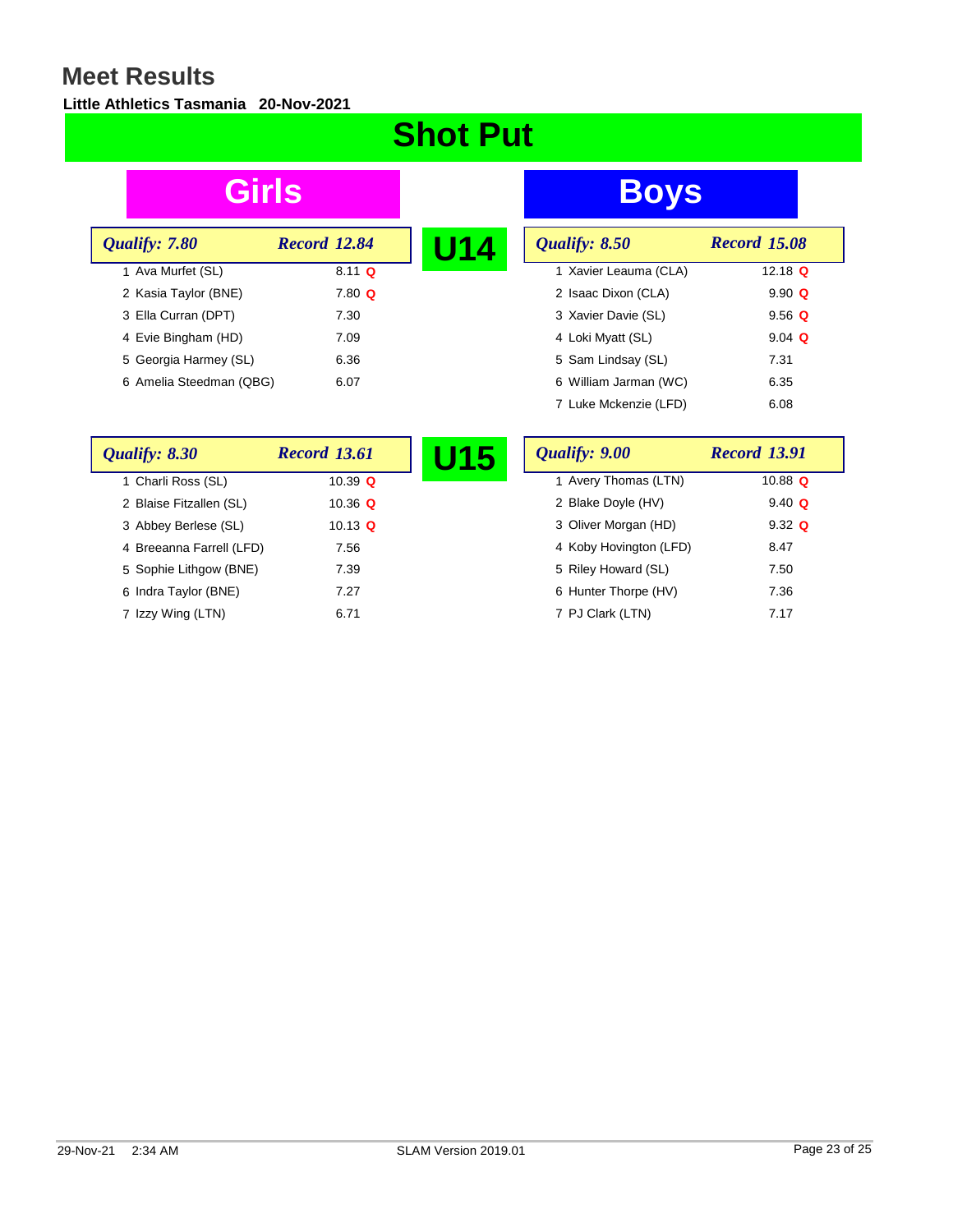**Little Athletics Tasmania 20-Nov-2021**

# **Vortex / Turbo Jav / Javelin**

| <b>Qualify: 10.50</b>    | <b>Record 17.44</b> | Qualify: 17.0            | <b>Record 26.88</b> |
|--------------------------|---------------------|--------------------------|---------------------|
|                          |                     |                          |                     |
| 1 Ella Halloran (CMT)    | 18.35 Recor         | 1 Oliver Reynolds (SL)   | 18.51 $Q$           |
| 2 Makennah Wilson (WC)   | 13.17 Q             | 2 Taj Moore (SL)         | 14.75               |
| 3 Makinley Trudgeon (SL) | 12.52 $Q$           | 3 Will Humphrey (BNE)    | 14.53               |
| 4 Lola Goodyer (SH)      | 10.69 $Q$           | 4 Hudson Yole (LTN)      | 13.66               |
| 5 Eleanor Milne (HD)     | 8.50                | 5 Jonas Rush (SL)        | 13.62               |
| 6 Imogen Payne (LTN)     | 7.17                | 6 Willem De Jong (SL)    | 13.11               |
| 7 Violet Krapf (SL)      | 6.34                | 7 Archie Mason (HV)      | 12.99               |
| 8 Marlee Vincent (HV)    | 6.32                | 8 Tanner Lette (NE)      | 12.38               |
| Addison Crouch (HV)      | 5.77                | William McAvoy (HD)      | 11.07               |
| Jessica Danziger (LFD)   | 5.71                | Elijah McGregor (DPT)    | 10.90               |
| Molly Gray (HD)          | 5.54                | Koby Pepper (SED)        | 10.43               |
| Maddie Pritchard (HD)    | 5.44                | Nash Langfield (SL)      | 10.36               |
| Opal Patmore (SL)        | 5.34                | Noah Kleinig (SL)        | 9.77                |
| Lily Gorringe (QBG)      | 4.73                | Louis Perrett (HD)       | 9.61                |
| Phoebe Sullivan (LTN)    | 4.54                | Charlie Hutton (SL)      | 8.09                |
| Lucy Bonar (LTN)         | 4.03                | Mason Ryan (SL)          | 7.50                |
| Aubree Brown (SL)        | 3.72                | Joshua House (CLA)       | 6.95                |
|                          |                     | Alexander Hrycyszyn (SL) | 5.87                |
|                          |                     | Noah Oxley (HV)          | 4.28                |